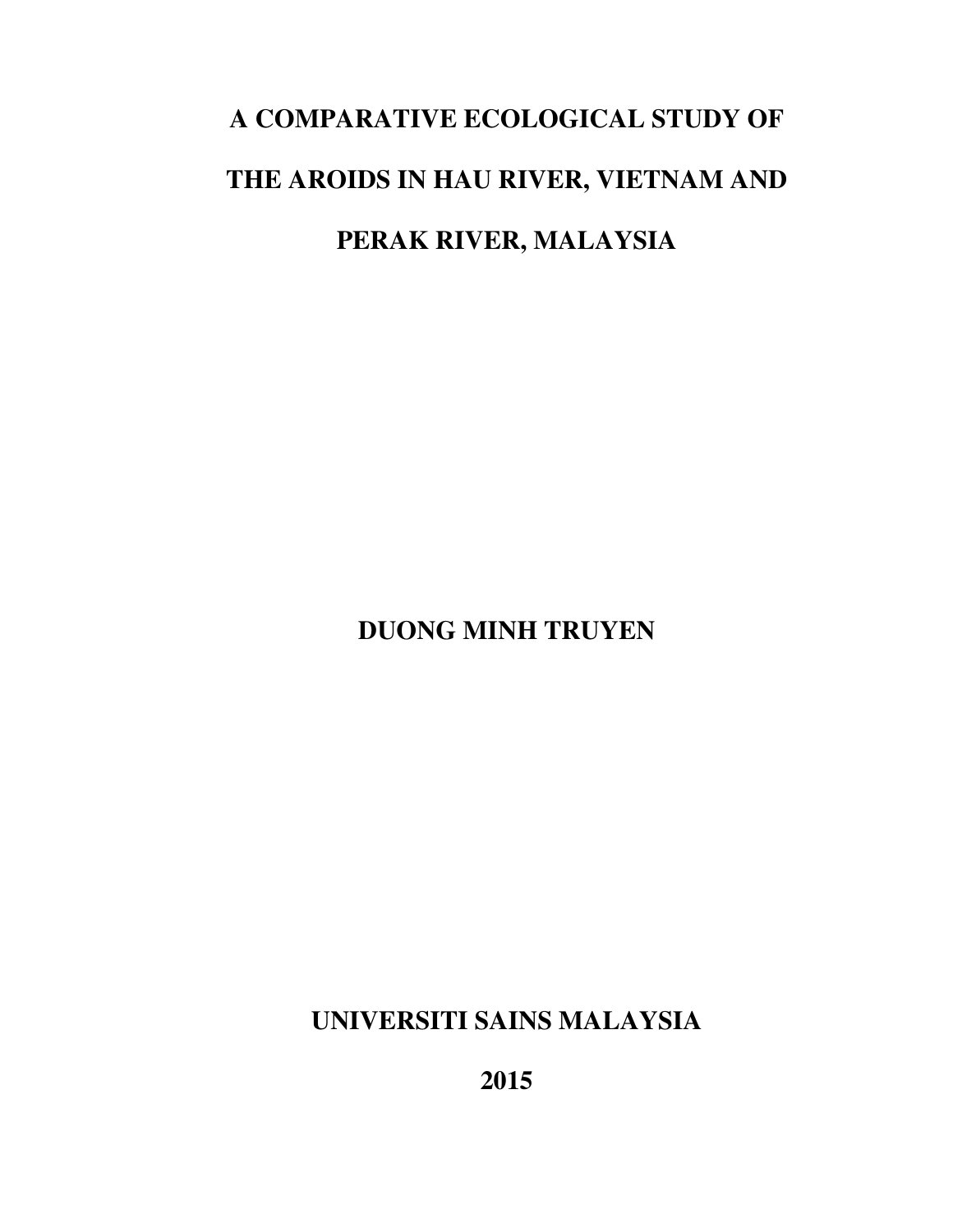# **A COMPARATIVE ECOLOGICAL STUDY OF THE AROIDS IN HAU RIVER, VIETNAM AND PERAK RIVER, MALAYSIA**

**By** 

## **DUONG MINH TRUYEN**

**Thesis is submitted in fulfillment of the requirements for the** 

**Degree of Master of Science** 

**AUGUST 2015**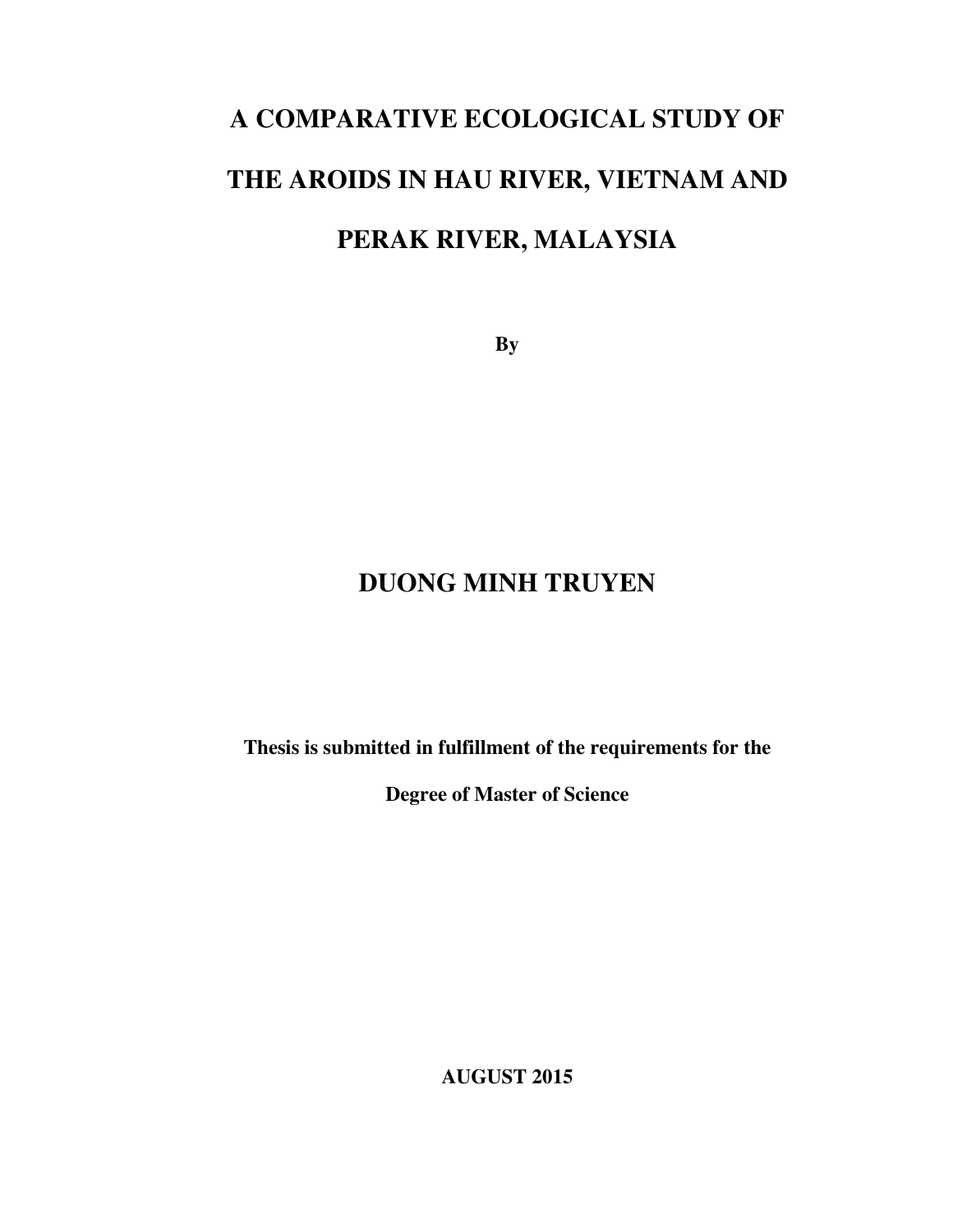#### **ACKNOWLEDGEMENTS**

I wish to say thank you to the following people who contributed to the completion of my thesis in fulfillment of the requirement for the degree of Master of Science. First, I would like to express my deepest gratitude and sincere appreciation to my main supervisor, Prof Mashhor Mansor and my co-supervisor, Dr Amir Shah Ruddin for their guidance, constant encouragement, invaluable suggestions, generous help and support from the beginning until the end of the research and the writing of the thesis. Special thanks go to Mohamad Fikri bin Samsudin, Muzzalifah Abd Hamidsy, Norasikin Ismail, Phan Huynh Anh, Nguyen Trung Toan, Huynh Thao Tien and Nguyen Minh Chi for their advice and constructive suggestions. My sincere appreciations also go to all my colleagues who helped me during the sampling, analyses and writing. Thanks also go to the staff in School of Biological Sciences, Universiti Sains Malaysia for their help and moral encouragement. I am thankful to my parents and my sister for their immense help and encouragement, which inspired and motivated me during the duration of my study. I am very appreciative of all the support, commitment, facilities and trainings from all the parties above, which made me able to conduct and complete this study. I also place on record, my sense of gratitude to all who, directly or indirectly, have lent their helping hand in this venture.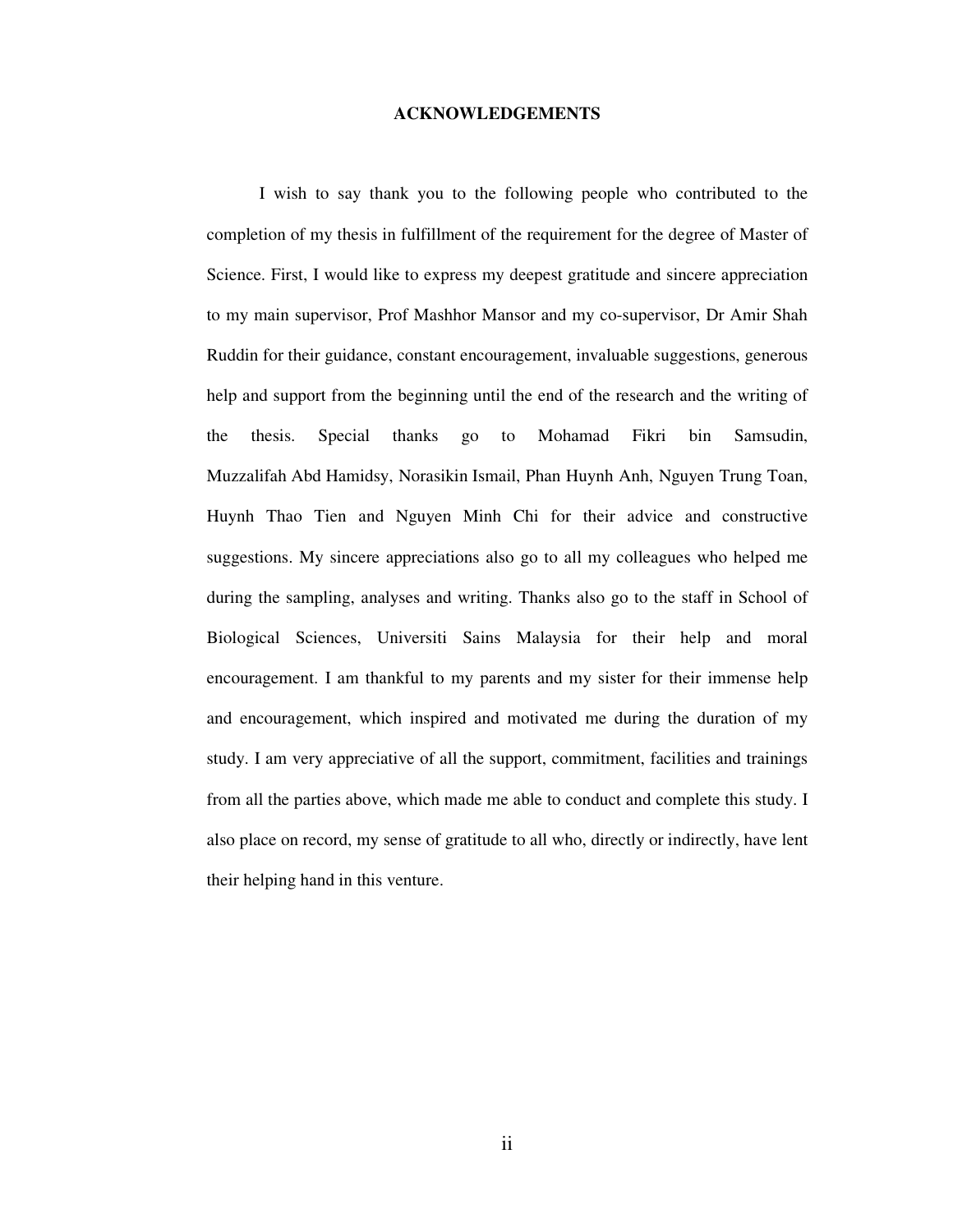## **TABLE OF CONTENTS**

| <b>ACKNOWLEDGEMENTS</b>             | $\ddot{\mathbf{i}}$ |
|-------------------------------------|---------------------|
| <b>TABLE OF CONTENTS</b>            | iii                 |
| <b>LIST OF TABLES</b>               | vi                  |
| <b>LIST OF FIGURES</b>              | vii                 |
| <b>ABSTRAK</b>                      | viii                |
| <b>ABSTRACT</b>                     | $\mathbf X$         |
| <b>CHAPTER 1 INTRODUCTION</b>       | $\mathbf{1}$        |
| 1.1 Introduction                    | $\mathbf{1}$        |
| 1.2 Objectives of the study         | 3                   |
| <b>CHAPTER 2 LITERATURE REVIEW</b>  | $\overline{4}$      |
| 2.1 Taxonomy                        | $\overline{4}$      |
| 2.2 Ecology                         | 6                   |
| 2.2.1 Morphology and life form      | 6                   |
| 2.2.2 Habitat                       | 9                   |
| 2.2.3 Native and introduced species | 11                  |
| 2.3 Geographic distribution         | 12                  |
| 2.3.1 Distribution in the world     | 12                  |
| 2.3.2 Distribution in Malaysia      | 16                  |
| 2.3.3 Distribution in Vietnam       | 18                  |
| 2.4. Ethnobotany                    | 19                  |
| 2.4.1 Medicine                      | 20                  |
| 2.4.2 Horticulture and ornamentals  | 21                  |
| 2.4.3 Food                          | 22                  |
| 2.4.4 Food for non human species    | 22                  |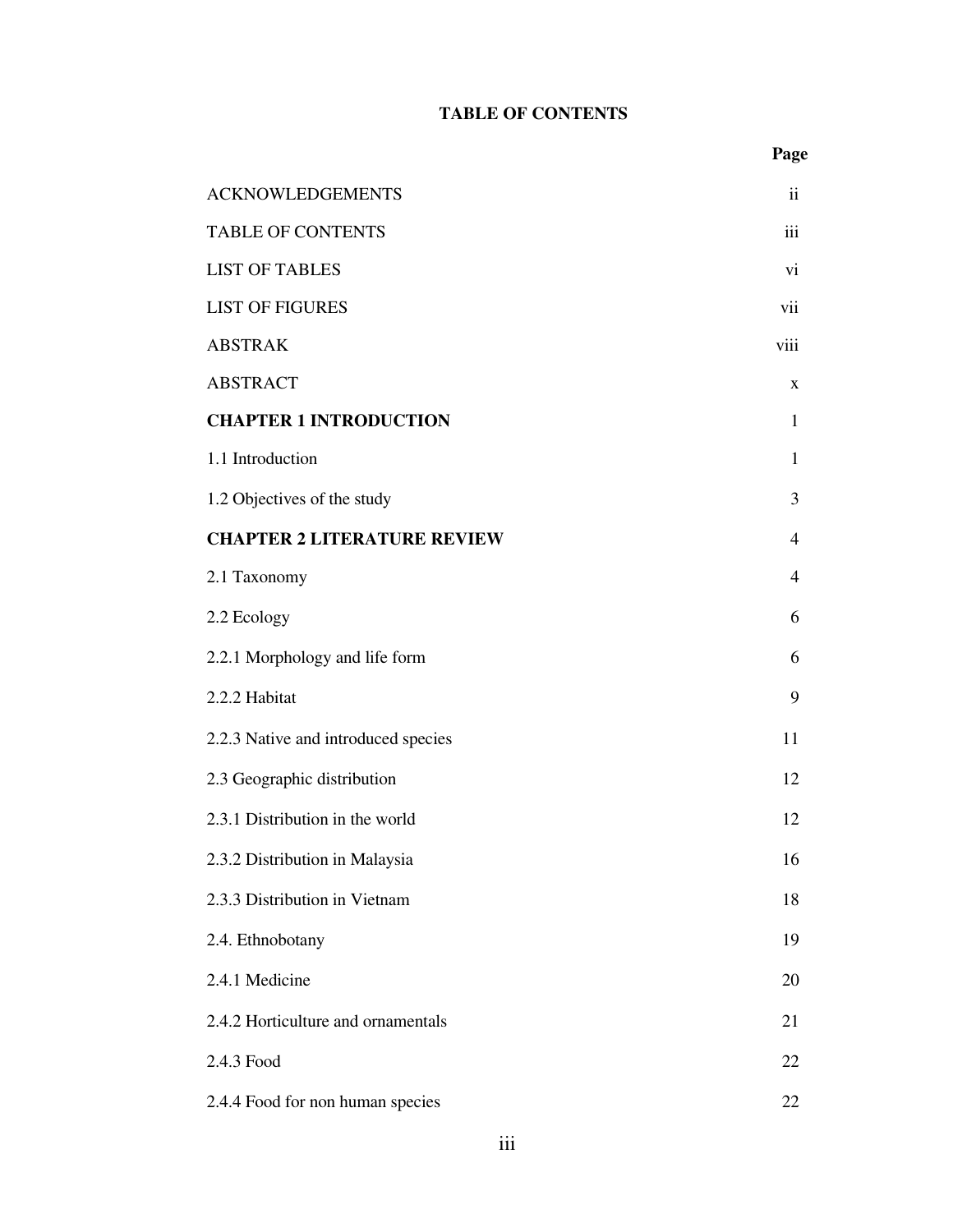| 2.5 A typical example of Araceae species with widespread distribution                            | 23 |
|--------------------------------------------------------------------------------------------------|----|
| <b>CHAPTER 3 METHODOLOGY</b>                                                                     | 25 |
| 3.1 Site selection                                                                               | 25 |
| 3.1.1 Hau River in Mekong Delta, Vietnam                                                         | 28 |
| 3.1.2 Perak River, Peninsular Malaysia                                                           | 29 |
| 3.1.3 Land-use, land cover and habitat                                                           | 30 |
| 3.2 Sampling design                                                                              | 31 |
| 3.2.1 Field sampling                                                                             | 31 |
| 3.2.2 Hau River                                                                                  | 33 |
| 3.2.3 Perak River                                                                                | 35 |
| 3.3 Data collection                                                                              | 37 |
| 3.3.1 Primary field data                                                                         | 37 |
| 3.3.2 Secondary data                                                                             | 39 |
| 3.4 Data analysis                                                                                | 40 |
| 3.4.1 Statistic method                                                                           | 40 |
| 3.4.2 Metric method                                                                              | 41 |
| <b>CHAPTER 4 RESULTS</b>                                                                         | 43 |
| 4.1 Checklists of aroidspecies and its distribution in Hau and Perak Rivers.                     | 43 |
| 4.1.1 Species occurrence based on landuse types                                                  | 47 |
| 4.1.2 Cluster analysis                                                                           | 53 |
| 4.1.2.1 Cluster analysis to determine similarity of zones in terms of aroid<br>abundance         | 53 |
| 4.1.2.2 Cluster analysis to determine similarity of landuse types in terms<br>of aroid abundance | 55 |
| 4.1.3. Species density                                                                           | 57 |
| 4.1.3.1 Species density in Hau River                                                             | 57 |
| 4.1.3.2 Species density in Perak                                                                 | 59 |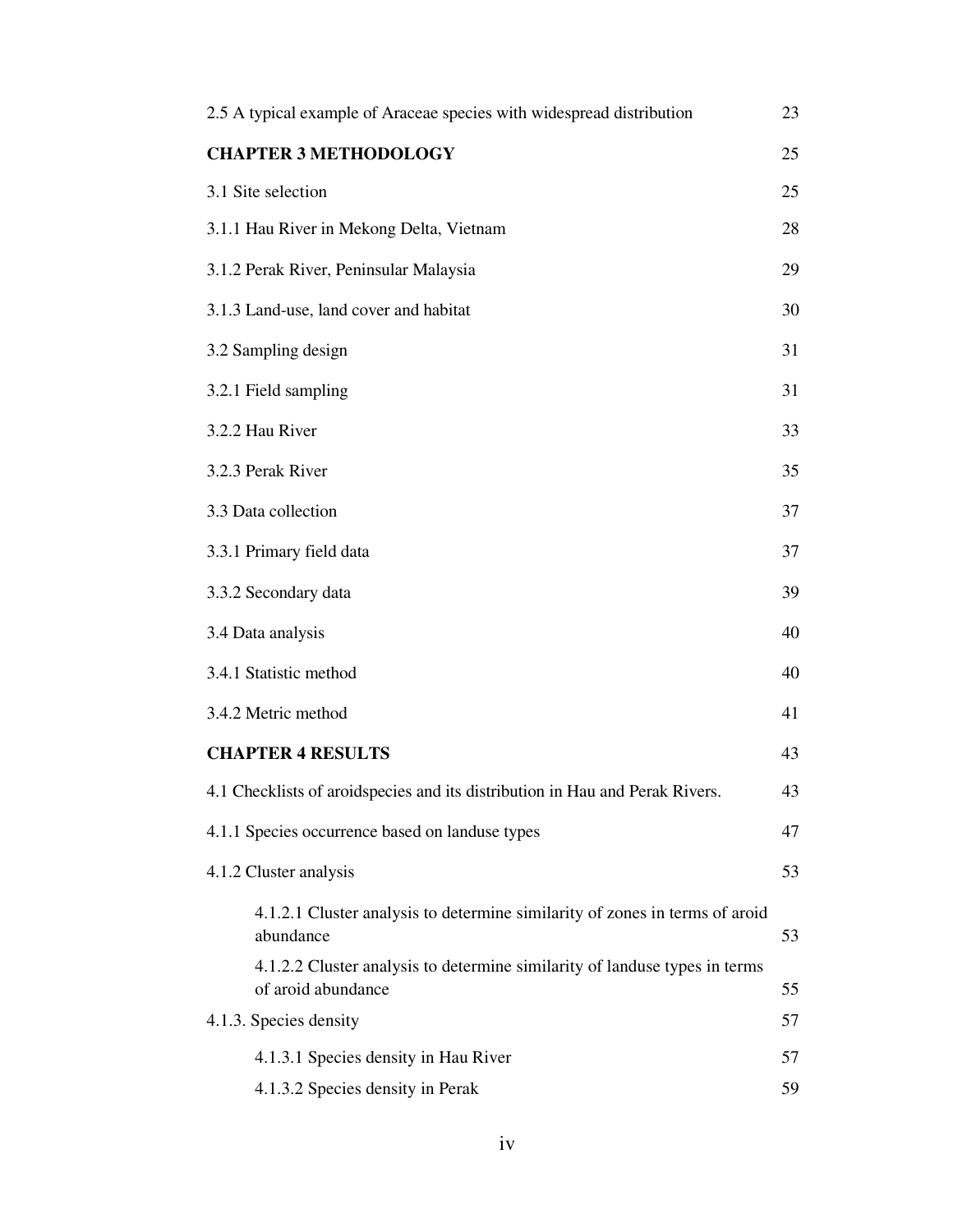| 4.1.4 Species Diversity Index |  |
|-------------------------------|--|
|-------------------------------|--|

| 4.1.4.1 Species Diversity Index between zones in Hau River and Perak<br>River | 61 |
|-------------------------------------------------------------------------------|----|
| 4.1.4.2 Species diversity index between landuses in Hau River                 | 62 |
| 4.1.4.3 Species diversity index between landuses in Perak River               | 63 |
| 4.2 Ecology                                                                   | 64 |
| 4.2.1 Average pH of water between three populated zones of Hau River          | 64 |
| 4.2.2 Average pH of water between three populated zones of Perak River        | 65 |
| 4.3 The importance of aroid species in ethnobotany                            | 66 |
| 4.3.1 The importance of aroid specoes in ethnobotany of Hau River             | 66 |
| 4.3.2 The importance of aroid specoes in the ethnobotany of Perak River       | 68 |
| <b>CHAPTER 5 DISCUSSION</b>                                                   | 70 |
| <b>CHAPTER 6 CONCLUSION</b>                                                   | 81 |
| <b>REFERENCES</b>                                                             | 83 |
| <b>APPENDICES</b>                                                             | 96 |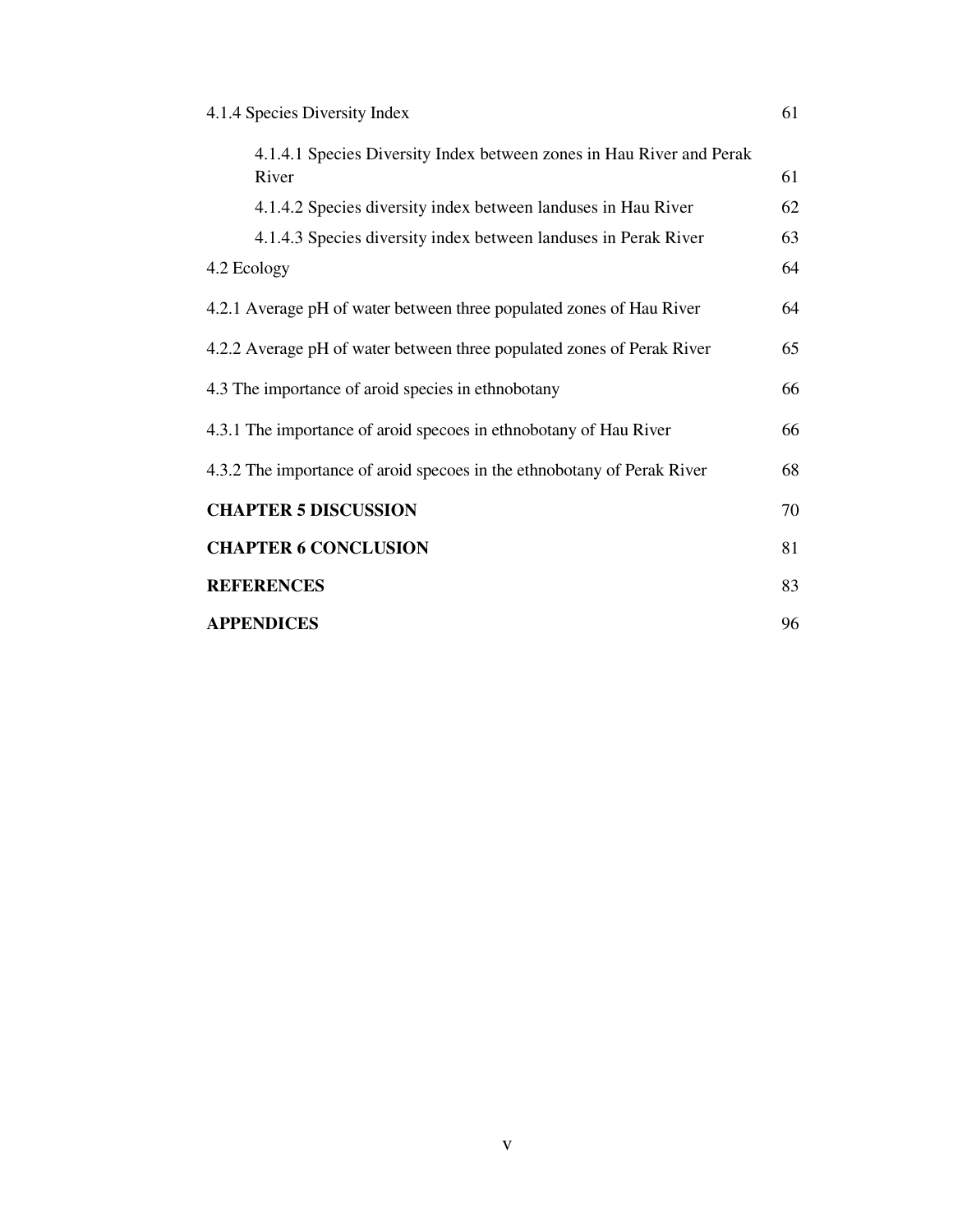### **LIST OF TABLES**

| Table 3.1: Land uses and habitats in Hau River.                                                                                                 | 32 |
|-------------------------------------------------------------------------------------------------------------------------------------------------|----|
| Table 3.2: Land uses and habitats in Perak River.                                                                                               | 32 |
| Table 3.3: The common species.                                                                                                                  | 38 |
| Table 3.4: List of secondary data collected.                                                                                                    | 39 |
| Table 4.1: Aroid species checklist in Hau River and Perak River.                                                                                | 43 |
| Table 4.2: Aroid species distribution checklist along Hau and Perak Rivers by<br>different populated zones.                                     | 46 |
| Table 4.3: The distribution of aroid species based on different landuse types in<br>Hau River.                                                  | 47 |
| Table 4.4: Relative frequency of aroid species distribution by different landuse<br>types in Hau River.                                         | 49 |
| Table 4.5: The distribution of aroid species basedon different landuse types in<br>Perak River.                                                 | 50 |
| Table 4.6: Relative frequency of aroid species distribution by different landuse<br>types in Perak River.                                       | 52 |
| Table 4.7: Density of aroid species at Hau River.                                                                                               | 58 |
| Table 4.8: Density of aroid species at Perak River.                                                                                             | 60 |
| Table 4.9: The Shannon Wiener Diversity Index and Evenness Index of aorid<br>species by different populated zones of Hau River and Perak River. | 62 |
| Table 4.10: The Shannon Wiener Diversity Index and Evenness Index of aroid<br>species by different landuse types of Hau River.                  | 63 |
| Table 4.11: The Shannon Wiener Diversity Index and Evenness Index of aroid<br>species by different landuse types of Perak River.                | 63 |
| Table 4.12: The total ethnobotany percentage of aroid species at three<br>populated zones in Hau River                                          | 66 |
| Table 4.13: The ethnobotany of aroid species in Hau River.                                                                                      | 67 |
| Table 4.14: The total ethnobotany percentage of aroid species at three<br>populated zones in Perak River.                                       | 68 |
| Table 4.15: The ethnobotany of aroid species in Perak River.                                                                                    | 69 |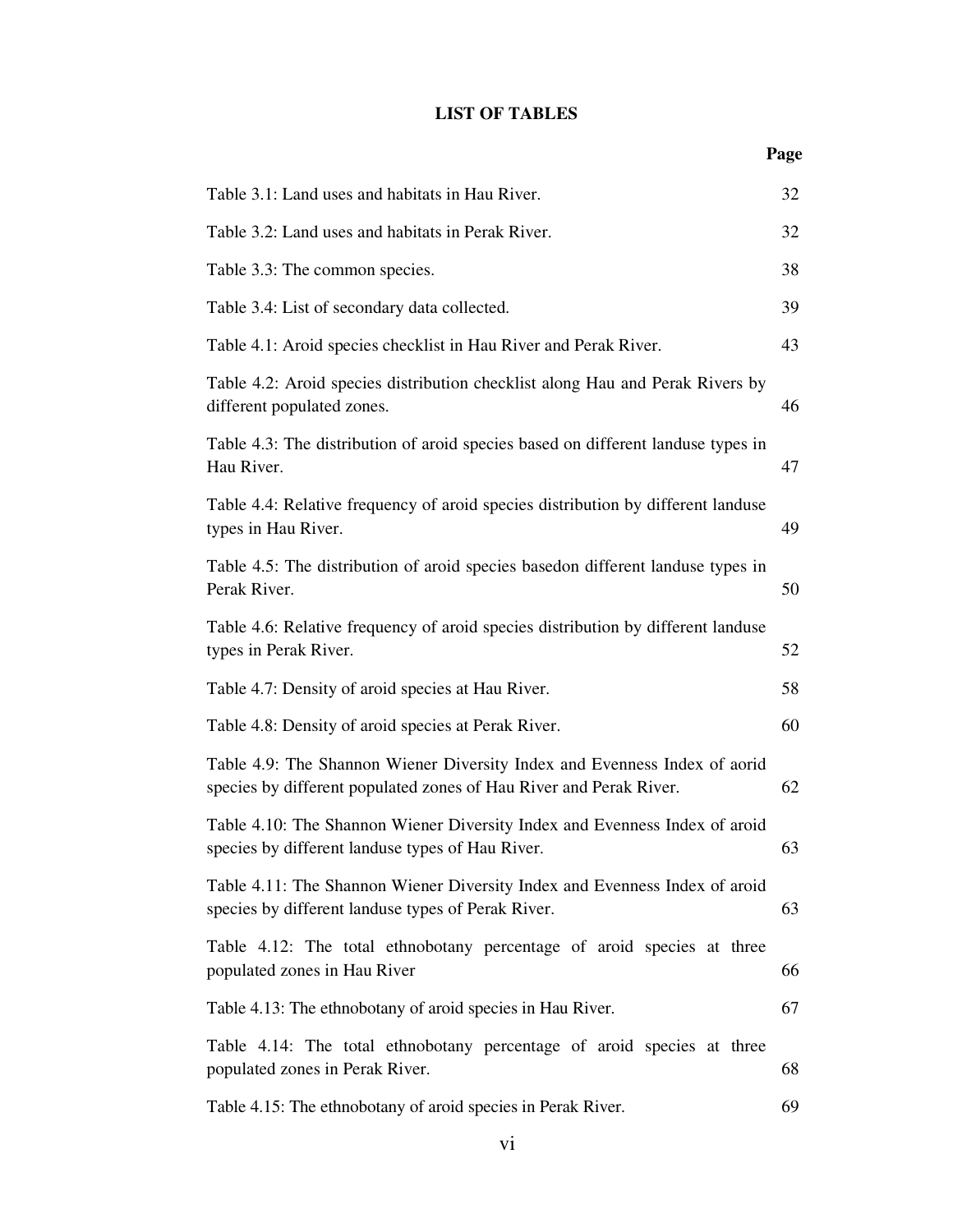## **LIST OF FIGURES**

| Figure 3.1: Population density in Perak and Mekong Delta.                                                              | 27 |
|------------------------------------------------------------------------------------------------------------------------|----|
| Figure 3.2: Location of Hau River.                                                                                     | 28 |
| Figure 3.3: Location of Perak River.                                                                                   | 30 |
| Figure 3.4: Three different populated zones divided in Hau River.                                                      | 33 |
| Figure 3.5: Food crops land use has different habitats in moderate populated<br>area (An Giang province) in Hau River. | 35 |
| Figure 3.6: Three different populated zones of Perak.                                                                  | 36 |
| Figure 3.7: Plantation land use with habitats, <i>Colocasia esculenta</i> population<br>native in wet area.            | 37 |
| Figure 4.1: Comparison of aroid species between Hau and Perak rivers.                                                  | 45 |
| Figure 4.2: Dendrogram of Jaccard Coefficient Similarity between three<br>populated zones of Hau River.                | 53 |
| Figure 4.3: Dendrogram of Jaccard Coefficient Similarity between three<br>populated zones of Perak River.              | 54 |
| Figure 4.4: Dendrogram of Jaccard Coefficient Similarity between populated<br>zones of Hau River and Perak River.      | 55 |
| Figure 4.5: Dendrogram of Jaccard Coefficient Similarity between landuse<br>types in Hau River.                        | 56 |
| Figure 4.6: Dendrogram of Jaccard Coefficient Similarity between landuse<br>types in Perak River.                      | 57 |
| Figure 4.7: Average pH of water recorded in three different populated zones of<br>Hau River.                           | 64 |
| Figure 4.8: Average pH of water recorded in three different populated zones of<br>Perak River.                         | 65 |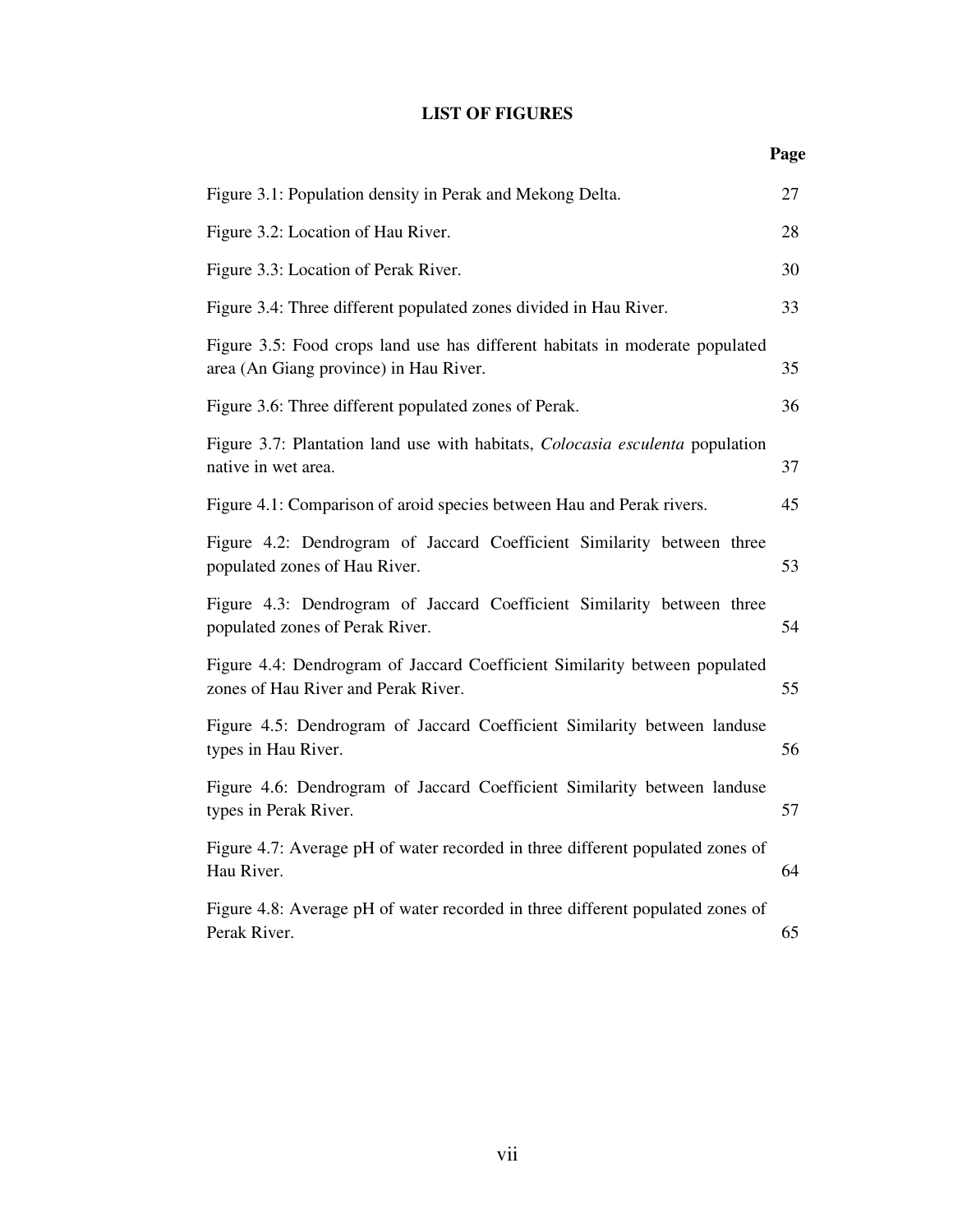## **KAJIAN PERBANDINGAN EKOLOGI AROID DI SUNGAI HAU, VIETNAM DAN SUNGAI PERAK, MALAYSIA**

#### **ABSTRAK**

Araceae termasuk dalam kumpulan tumbuhan monokot iledon dan merupakan salah satu famili terbesar di dunia selepas orkid, rumput dan rusiga. Spesies aroid memainkan peranan penting dalam kehidupan manusia sebagai sumber makanan, pokok hiasan dan ubatan. Oleh yang demikian kajian mengenai taburan Araceae dilakukan di Sungai Hau, Vietnam dan Sungai Perak, Semenanjung Malaysia. Sungai Perak berada di Pentas Sunda manakala Sungai Hau berada di dalam bio kawasan Indochina. Persampelan dilakukan pada April hingga Mei dan September hingga November 2013 di Sungai Perak dan dari Jun hingga Ogos 2013 di Sungai Hau. Stesen-stesen persampelan telah dipilih berdasarkan penzonan mengikut kepadatan penduduk serta guna tanah. Kaedah tinjaun berstratum di gunakan untuk menilai komposisi. Sejumlah 35 spesies dari 23 genera telah dikenalpasti dalam kajian ini. Daripada jumlah ini, 22 spesies dikelaskan sebagai pokok hiasan, 13 spesies adalah rumpai dan 3 spesies merupakan makanan manusia. Sebanyak 27 spesies telah direkodkan di Sungai Hau manakala 24 spesies direkodkan di Sungai Perak. Enam belas spesies direkodkan di kedua-dua sungai. Hanya 11 spesies direkodkan secara eksklusif di Sungai Hau, manakala 8 spesies hanya eksklusif di Sungai Perak. Tiga spesies endemik, iaitu *Cyrtosperma merkusii*, *Homalonema pontederifolia* dan *Scindapsus pictus* direkodkan di Sungai Perak manakala tiada spesies endemik direkodkan di Sungai Hau. *Colocasia esculenta*, merupakan spesies yang paling kerap ditemui di kedua-dua sungai kerana spesies ini adalah makanan biasa bagi masyarakat tempatan di kedua-dua sungai. Spesies aroid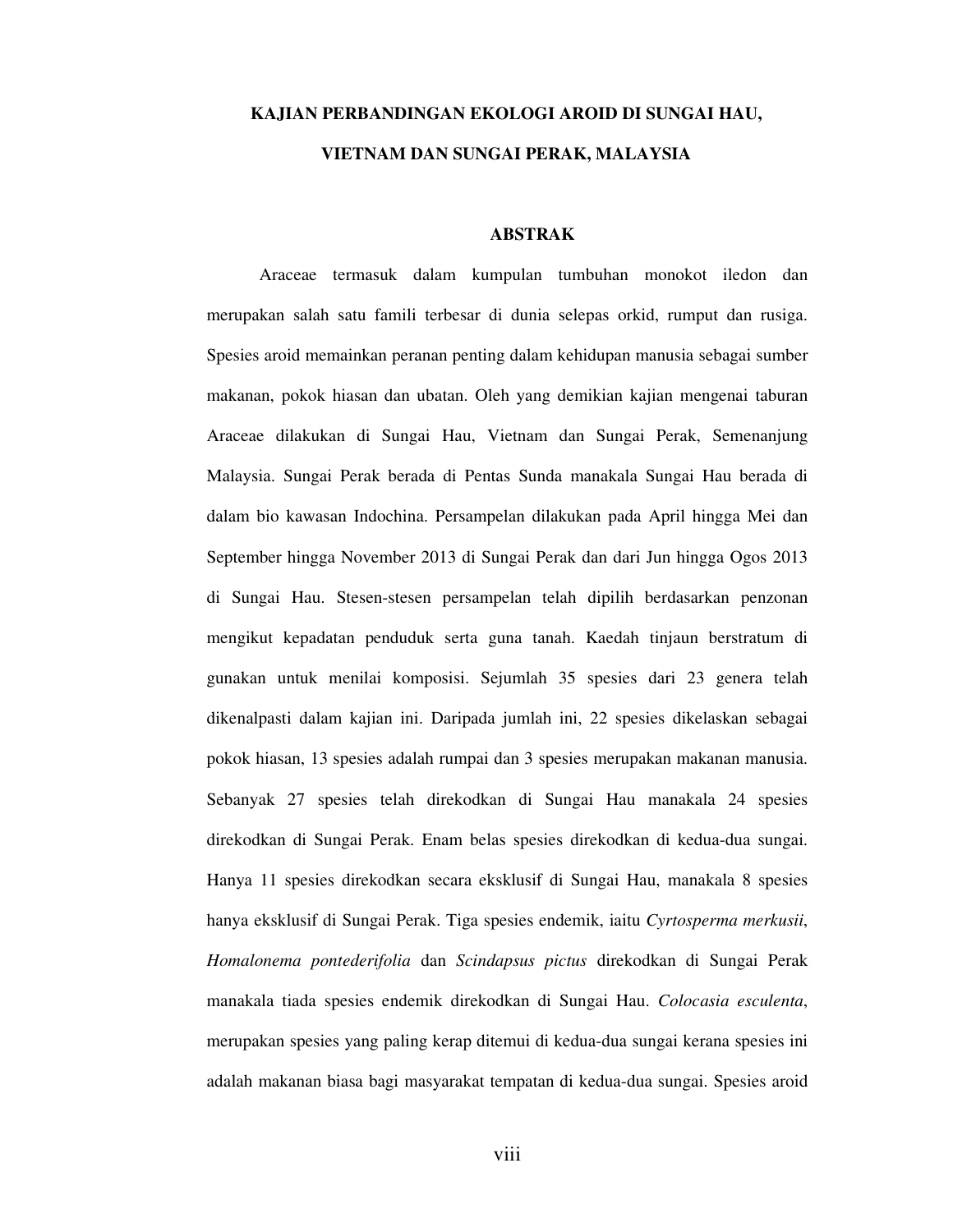yang lain ada kepentingan dalam perubatan dan pokok hiasan. Kesimpulannya, taburan spesies aroid di Sungai Hau dipengaruhi oleh aktiviti manusia bagi tujuan makanan, hiasan dan perubatan. Taburan spesies di Sungai Perak pula adalah lebih bersifat semulaja di disebabkan keadaan persekitaran yang kurang mengalami gangguan manusia. Kewujudan tiga spesies endemik di Sungai Perak membuktikannya.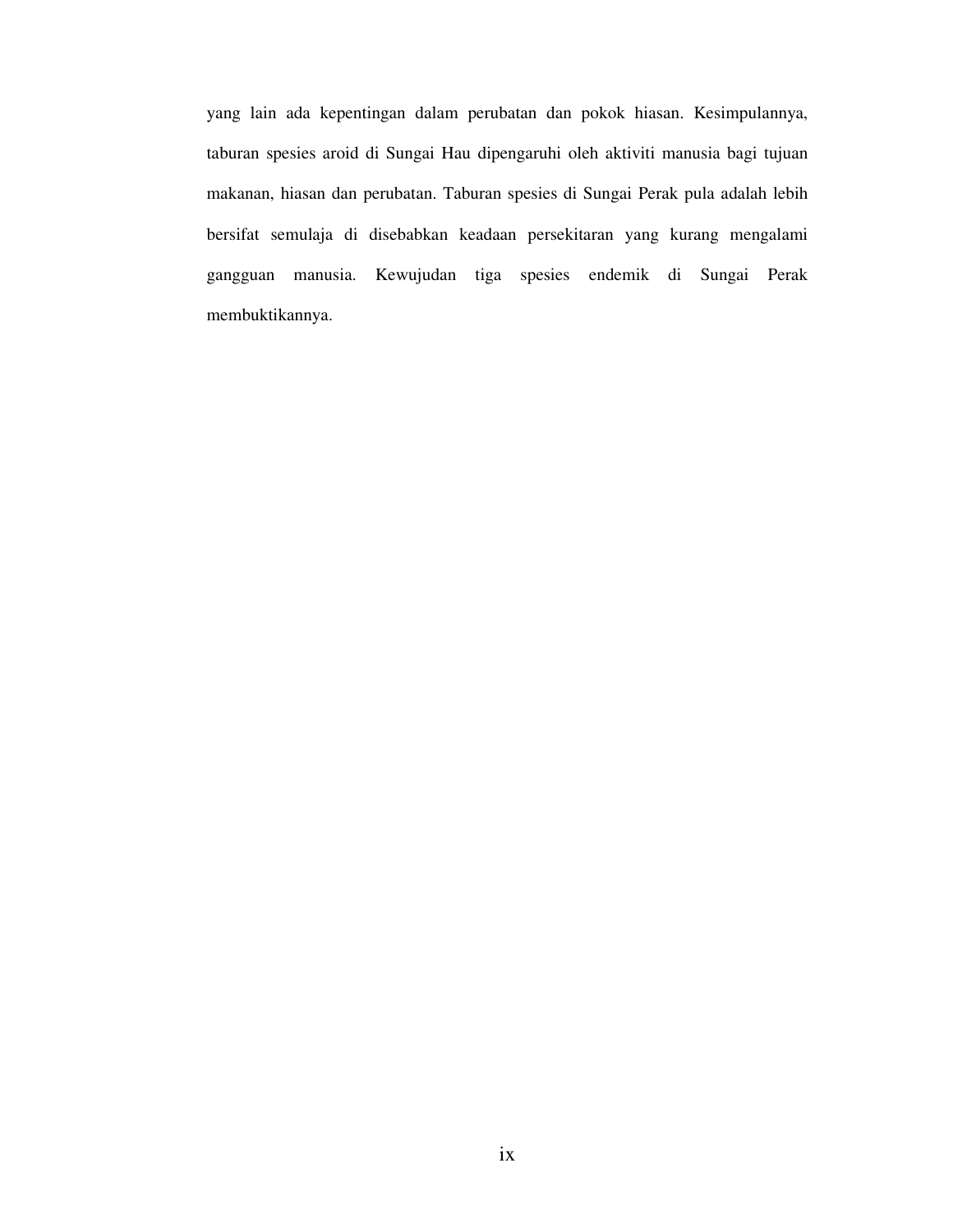# **A COMPARATIVE ECOLOGICAL STUDY OF THE AROIDS IN HAU RIVER, VIETNAM AND PERAK RIVER, MALAYSIA**

#### **ABSTRACT**

The Araceae is a monocotyledonous family and is one of the largest families in the world after the orchids, grasses and sedges. The aroids play important roles in human life such as supplement of food source, ornamentals and medicine. Hence, a study was conducted on the distribution of aroids along the Hau River in the Mekong Delta, Vietnam and the Perak River, Peninsular Malaysia. The Hau River is in the Indochina while the Perak River is in the Sunda Shelf. Field surveys were conducted from April to May and from September to November 2013 in the Perak River and from June to August 2013in the Hau River. The sampling stations were selected from zones based on human population density and land use for both the Hau River and Perak River. A stratified sampling method was used in the study. A total of 35 aroid species from 23 genera were identified from both study areas. Out of this number, 22 species are classified as ornamentals, 13 species as weeds and 3 species as food crops. A total 27 species were recorded along the Hau River as compared to 24 species along the Perak River. Sixteen species are recorded present at both the Hau and Perak Rivers. Eleven species were recorded present exclusively in the Hau River, while only eight species occur exclusively in the Perak River. Three endemic species, namely *Cyrtosperma merkusii*, *Homalonema pontederifolia* and *Scindapsus pictus* were found in the Perak River while no endemic species were recorded in the Hau River. Among the aroid species, *Colocasia esculenta* was commonly recorded at the Hau and Perak Rivers. It isused as food by the local communities along both rivers. In conclusion, the aroid distribution along the Hau River is influenced by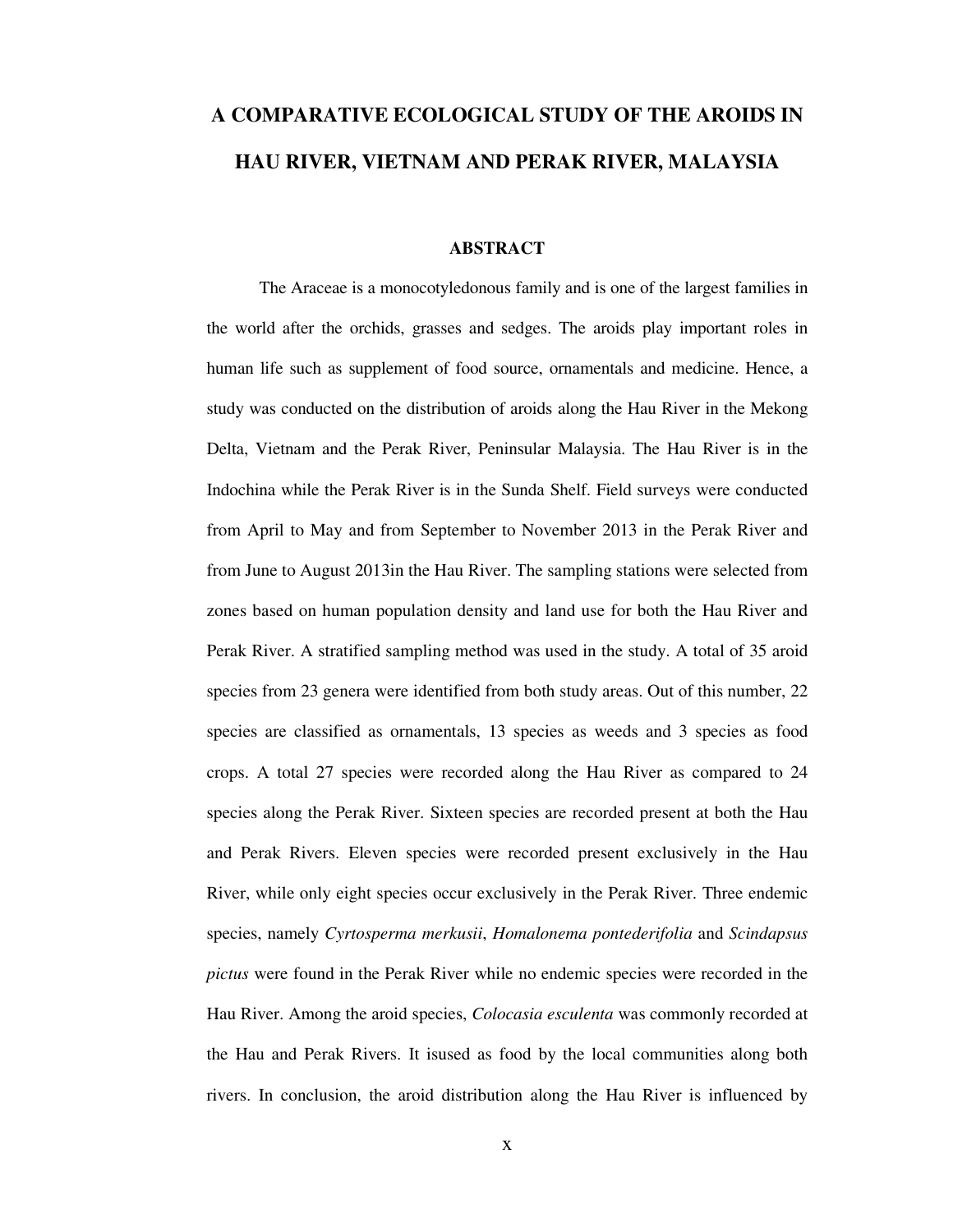human activities and the use of aroid species for food, ornamental and medical uses. In contrast, the distribution of aroid species at Perak River is more natural and less influenced by human activities. The present of three endemic aroid species in the Perak River proves this point.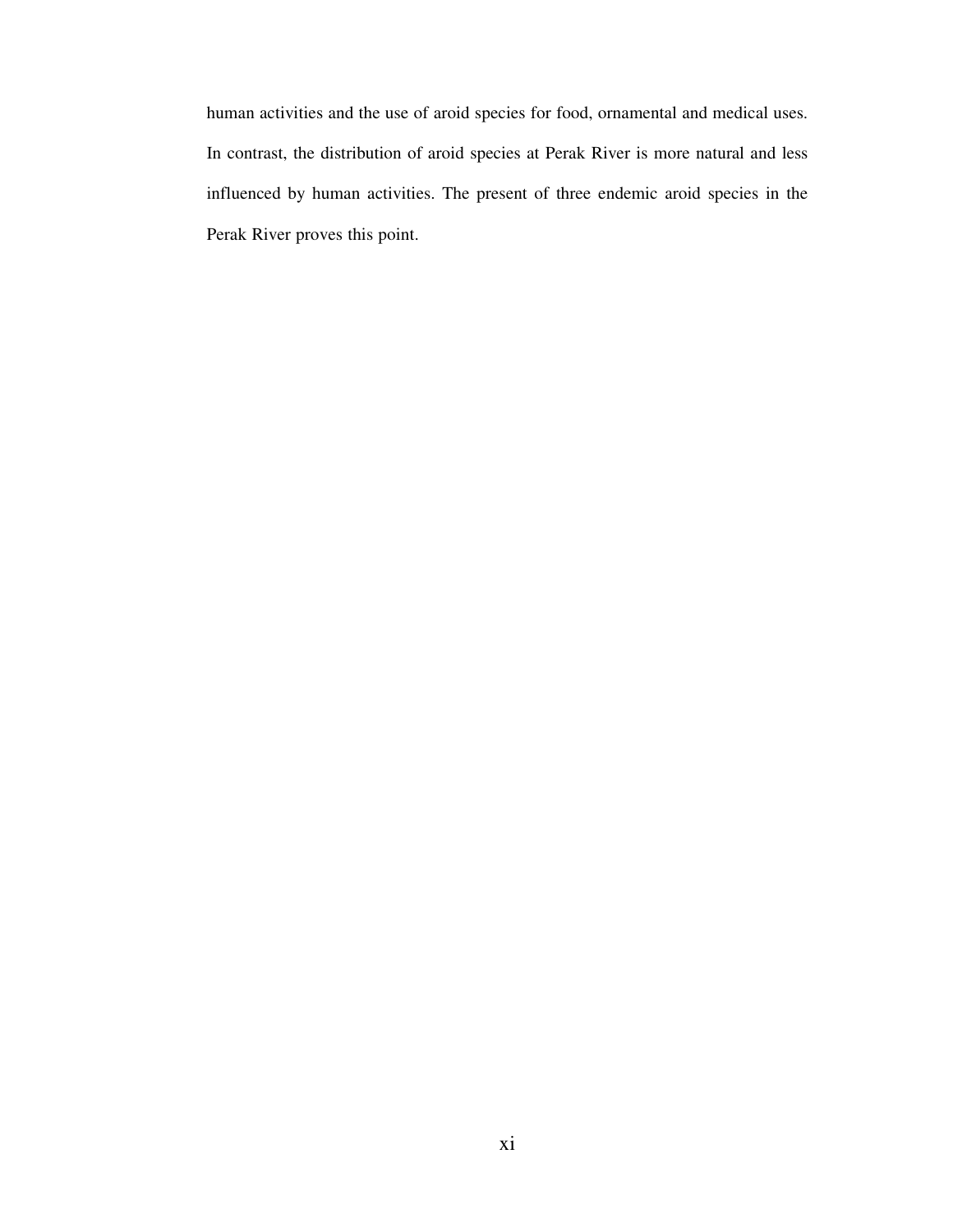#### **CHAPTER 1**

#### **INTRODUCTION**

#### **1.1 Introduction**

The Araceae is one of the common monocotyledonous plants in the world and has a total of about 117 genera and more than 3790 species (Nauheimer, 2012). According Mansor *et al.,* (2012), Araceae is also one of the largest plant families in the world after the orchids, grasses and sedges. Most of the species are found in tropical areas.

Research on Araceae has been conducted since  $15<sup>th</sup>$ century (Croat, 1998; Mayo, 1989; Nicolson, 1984). Although Croat (1988) collected many new of aroids, the early research had been conducted by Ridley (1885). Ridley (1885) had produced the name lists of the species and genera while Mayo *et al.,* (1997) produced the latest reference which summarizes our knowledge on aroids. Hay (1994) displayed a complete name lists of aroid in Australia. According to Hay, more than 1400 species were identified and published. Sulaiman and Boyce (2010) studied the Homalomeneae while Bogner (1980) conducted a study on Indochinese aroids and found some endemic aroids in these countries.

Although Araceae has a worldwide distribution, tropical Asia and tropical America are the centers of aroid diversity in the world. According to Croat (1998), the Neotropics has two-thirds of aroid species, although it has only 36 genera compared to 60 genera of the Paleotropics. Research on Neotropical Araceae tends to focus on particular areas in the Americas (Croat, 1997). For example, Central America is more well known for its aroid flora compared the rest of South America because of the greater number of taxonomists who studied the flora there (Croat, 1997). In the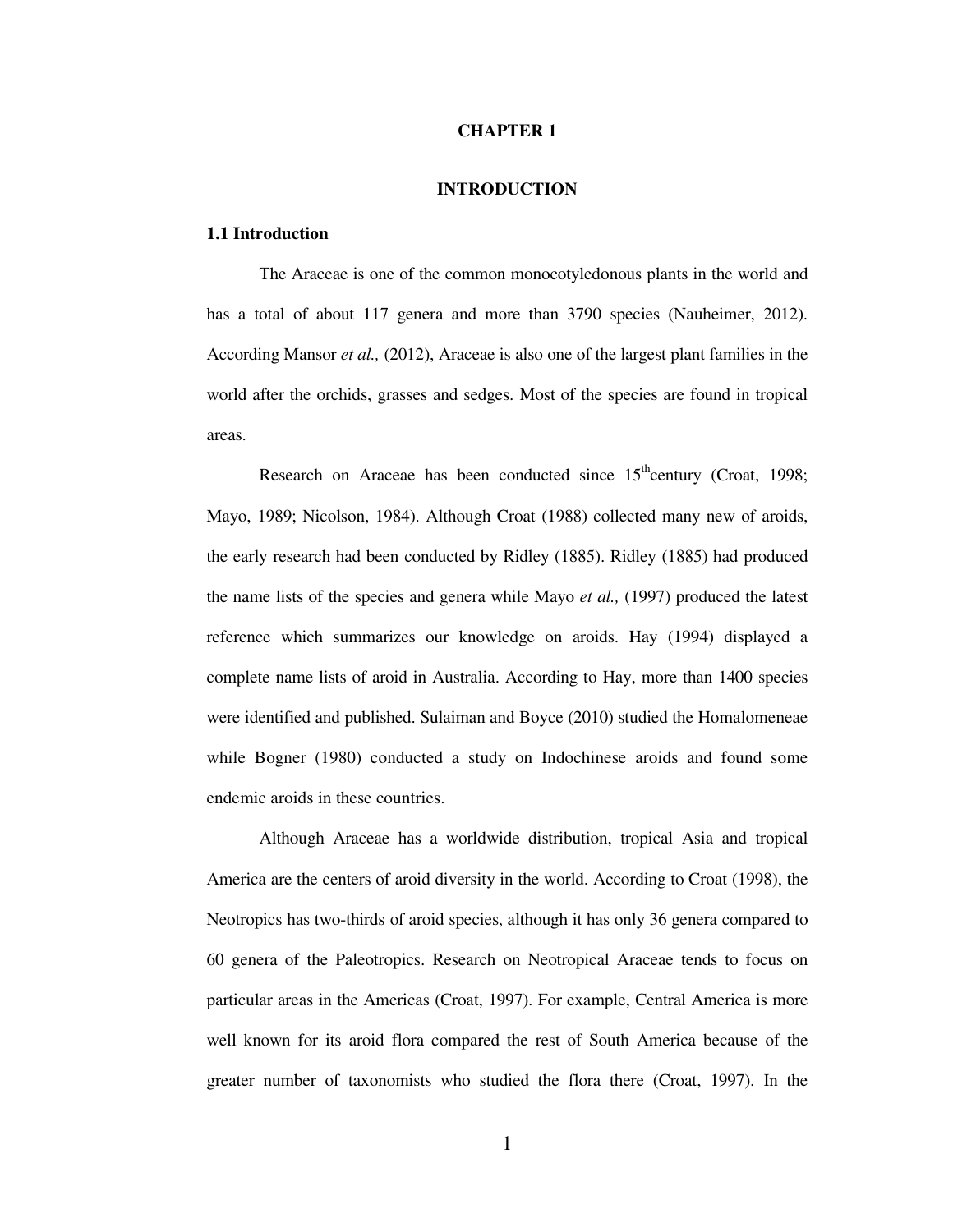Neotropic, the aroids are generally found in the tropical forests. They are found in terrestrial, aquatic and habitats within the forest ecosystem. A study in Peru on the altitudinal range of aroids distribution, found that they occur from sea level to more than 3000 meters, but with the highest concentration of the aroids on the middle elevations.

In the Paleotropics, Sulaiman and Boyce (2010) made the observation that the aroids generally occur along the riverbanks, wetlands where the environmental conditions are wet, with high humidity and shade. Dajdok and Kacki (2001) also showed that aroid habitats are often in damp and humid places, such as rivers and lakes. They asserted that these environmental factors are most suitable for the growth of aroids. Boyce *et al.,* (2002) recorded species of the Araceae in mountainous forests from 300m to 800m above sea level.

Nowadays, Araceae is becoming more familiar to humans and recognized as an important source of food, ornamental plants and medicine. *Colocasia* has been used in fermenting vegetables for human food as well as food for fish and pigs (Nunes *et al.*, 2012). In addition, species of Araceae has been utilized for medicinal purposes, as mentioned by Chilpa and Estrada (1995). For example, pregnant women have used *Homalonema sagittifolia* for various ailments.

There are many factors affecting the current distribution of aroid plants. The first factor is growth of human population on a large scale and the migration to new areas as population pressures build up (Khang, *et al*., 2011). With a high human density occupying the land, the land use changes invariably takes place as natural ecosystems are converted or modified for agriculture and human settlements. Secondly, aroid distribution is also largely determined by their economic values as cultivated aroids are found in human settlements. Species with commercial values are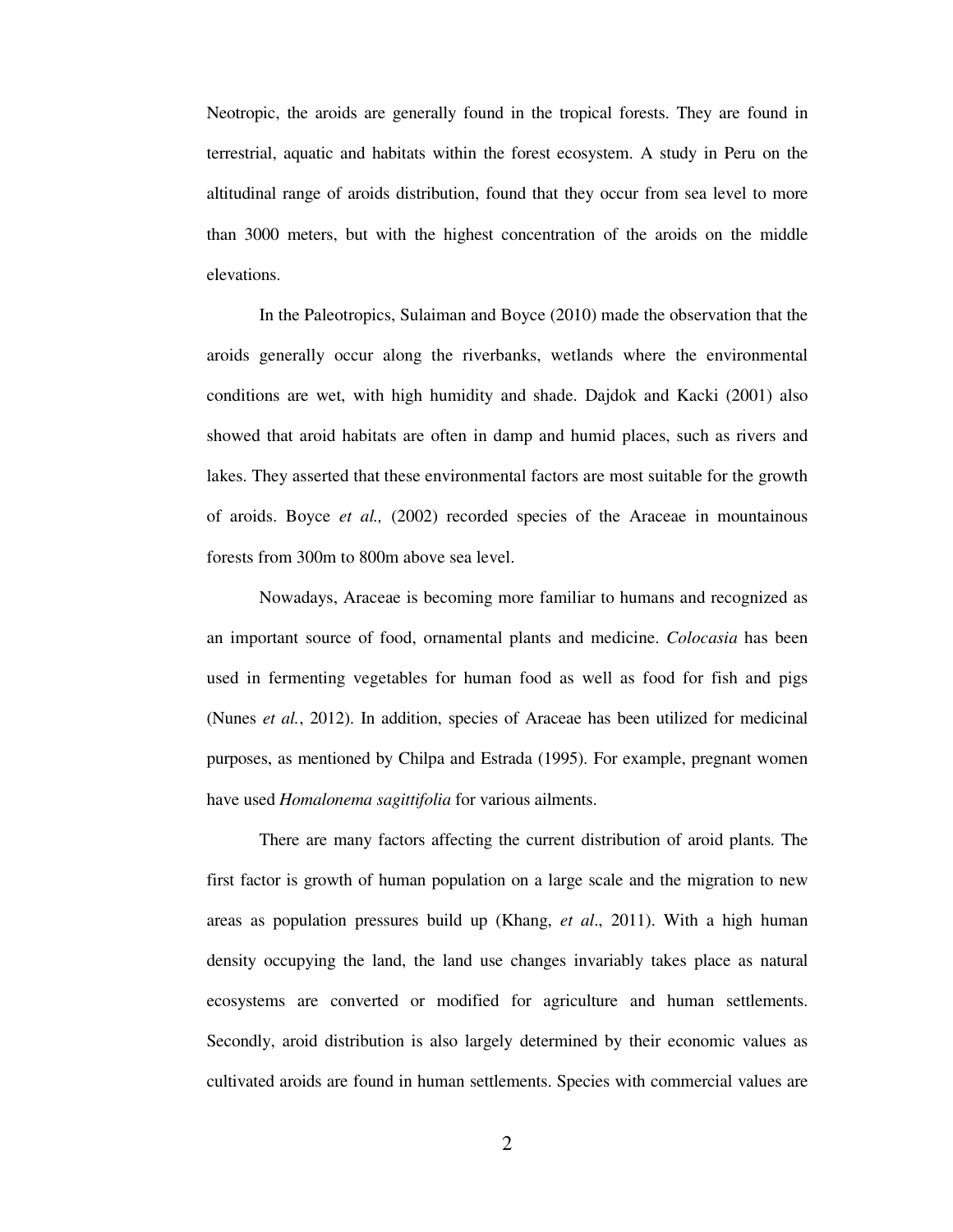cultivated or collected in the wild. This action changed their natural habitats and distribution pattern. Finally, climate and topography influence aroid distribution when the aroid species are introduced into new areas and only those aroids adapted to the new habitats will thrive. Humid climate generally promotes aroid growth while too dry climate restricts species growth. Topography of flood plains and the low lands in Mekong Delta are suitable for some species and their distribution expands for some particular species, such as *Colocasia esculenta*. Nevertheless, mountains, hills and highland are suitable for the climbing group or special groups (*Amorphophallus*).

Through the survey of aroids distribution in Hau and Perak Rivers for this study, the species presence and the habitats in surveyed areas are recorded and assessed. Moreover, common species such as *C. esculenta* is expectedly found in all types of land-use in both river basins as this species has a cosmopolitan distribution and adaptable and is commonly used as food. It would be of interest to study the distribution of two contrasting areas with different population densities to see how this could affect the distribution of aroids. This will provide a supplement checklist and plant uses to future research in Mekong Delta and Perak plain in the next years.

#### **1.2 Objectives of the study**

The main objectives of this study are to address the following aspects:

- i. To study the aroid distribution in the two eco-regions of two different countries.
- ii. To determine the conservation status of aroids in Hau and Perak Rivers.
- iii. To compare the ethnobotanical use and socio cultural values of Araceae in Hau River, Vietnam and Perak River, Malaysia.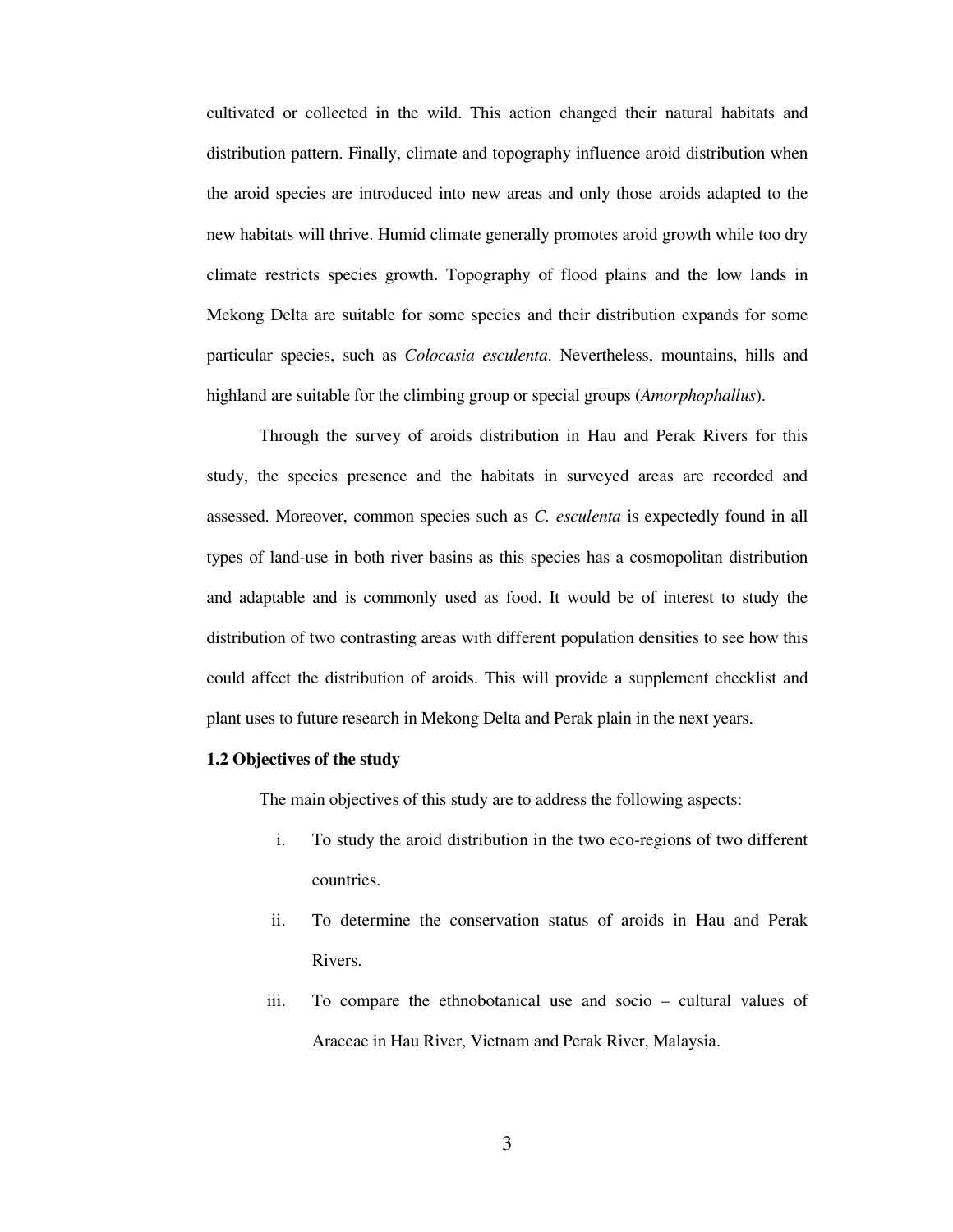#### **CHAPTER 2**

#### **LITERATURE REVIEW**

#### **2.1 Taxonomy**

Systematic research on the Araceae has been conducted since the  $15<sup>th</sup>$  century (Nicolson, 1984). Historically, many eminent botanists contributed on the taxonomy of the aroids. Linnaeus (1750) while studying the family added the aquatic genus *Pistia* into the group. Hooker (1851) described two genera *Alocasia* and *Pistia*. He also discovered the *Amorphophallus* (Hooker, 1860a). Later botanical research had been conducted by Ridley (1885). Ridley had compiled the name lists of the then known species and genera. According to Croat (1998), Leonhart and John were the earliest botanists to describe the Araceae in the  $17<sup>th</sup>$  century. Croat (1998) stated that in the 19<sup>th</sup> century, Schott was the earliest botanist to work on the Araceae. He described a large number of genera. In addition, Croat (1998) stated that Schott recognized sectional and subfamilies levels of 40 aroid genera. Following Schott's steps, Engler emphasized the anatomy, morphology and developmental processes in the classification of the Araceae (Croat, 1988). One of Schott's contemporaries was Kunth. He described 90 new taxa. According to Croat (1998), another botanist with significant information on Araceae was Koch. Koch's study was based on cultivated materials, which were often of unknown origins and he described 156 taxa.

An important early scientist of the 20th century who dealt with the taxonomy of Araceae was Brown (1901). Goyder (1995) did excellent work in the floristics of the Araceae and focused his work on one geographic area or specific taxa (Mayo *et al.*, 1997). Subsequently, more studies were undertaken from different geographical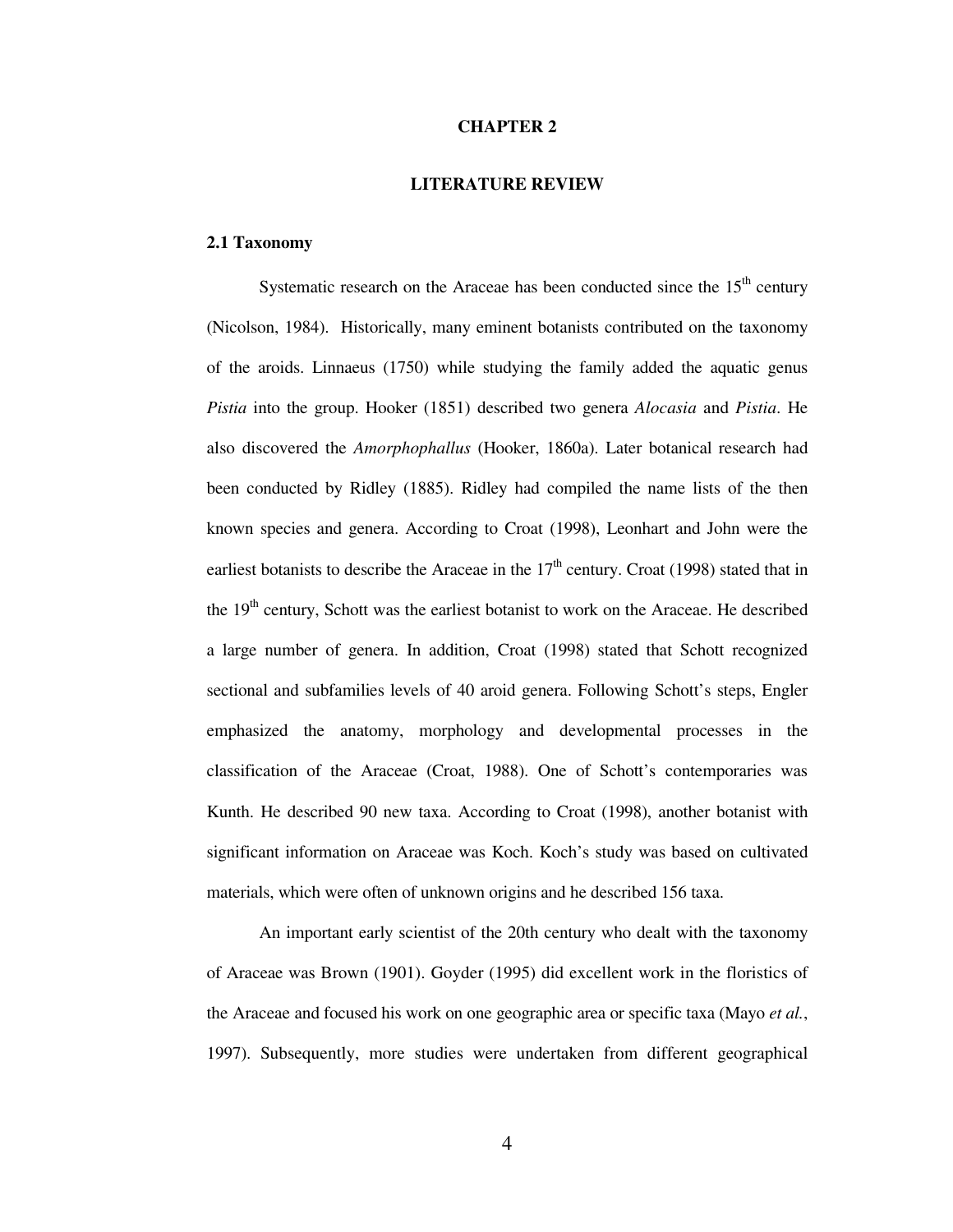areas. Bogner (1980) conducted a study on the aroids in Indochina and found some of the endemic aroids recorded in Vietnam, Cambodia and Laos.

The essential concepts of relationship of the Araceae and some definitions of classification of species in the family was reviewed by Nicolson and Sivadasan (1981). In addition, Araceae had been studied by Nicolson (1984), Mayo (1989) and Mayo *et al.,* (1997). In more recent years, Croat (1988) collected many new specimens of aroids. Hay (1994) made a complete name lists of aroids in Australia. According to Hay, more than 1400 species were identified and published. Mayo *et al.,* (1997) produced the latest reference which summarizes the taxonomy on aroids. Based on Sulaiman and Boyce (2010), studies on aroid were carried out in Malaysia particularly on the Homalomeneae.

In the last 10 years, botanists had revised the classification of aroid species to complete its taxonomic relationships. To date, taxonomists have identified 3790 species of aroids (Nauheimer, 2012). It should be noted that the more recent aroid classifications has been reviewed by Mayo *et al.,* (2013).

The taxonomy of the aroids was also studied by the more modern approach of molecular biology and genetics. In 2008, the most recent and comprehensive familywide molecular phylogeny was published which include species from 102 genera (Sedayu *et al.,* 2010). According to Sedayu *et al.,* (2010), sequences of three different genes in 69 taxa of *Amorphophallus* were combined to reconstruct the molecular phylogeny of this species-rich aroid genus. The molecular data with a more complete genera sampling were reanalyzed and the resulting phylogeny were compared with the taxonomic relations based on morphological and anatomical data. With a view in contributing to a new formal classification of the Araceae (Cusimano *et al.*, 2011), the classification based on various lines of evidences, such as molecular genetics to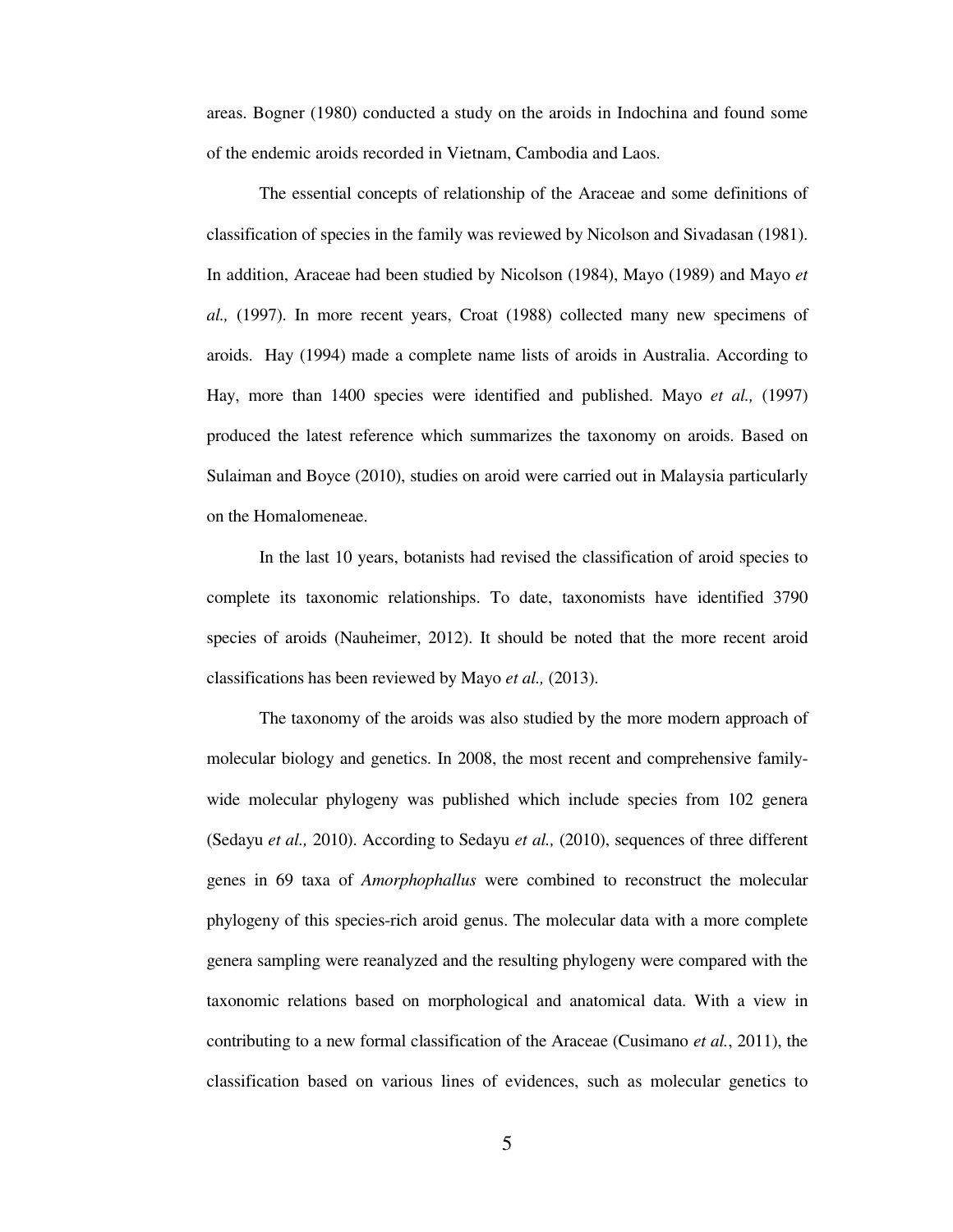supplement the traditional morphology was reviewed by Mayo *et al.,* (2013). Perhaps this is the most reliable reference currently. Based on molecular and cladistic studies (Mayo *et al.*, 1997) and the fossil record from the early Cretaceous (Cusimano *et al.*, 2011), Araceae were found to belong to an ancient family with seven subfamilies. Besides, Araceae has numerous herbaceous species having rhizome or tuber. Furthermore, there are a few aroids in the woody or climbing group (Yusof, 2011). Most plants in the aroid group are amphibious. Some contains a white liquid in their leaves and trunks and often have a bitter taste. Some tuber plants contain calcium oxalate which can cause mouth inflammation when chewed (Bown, 2000). Bown also stated that aroids produce tuber in cold and dry environmental conditions and can lie dormant for several months.

#### **2.2 Ecology**

#### **2.2.1 Morphology and life form**

Indentifying aroid species based on its morphology is relatively easy. A plant has a basal bunch of leaves, corm, rhizome and tuber. Sometimes, it is without conspicuous bunch of leaves. In general, the monocotyledonous plant, which Araceae belongs, the leaves are very diverse, varying from thin venation parallel to bigger form. However, aroids do not follow the typical general shape. Aroid leaves are very diverse, from small to very large with trichomes, papillea on the petiole. They are alternate, spiral or distichous. Leaves are often petiolate and sessile (*Pistia*), simple or compound. The leaf' shapes are ligulate or eligulate, cordate, hastate or sagittate with pinnated, palmated and parallel veins. Leaves have dorsiventral lamina with randomly presented stomata (Watson & Dallwitz, 1992). Bown (2000) pointed out that the changes in leaf types depend on the habitat. He showed this with one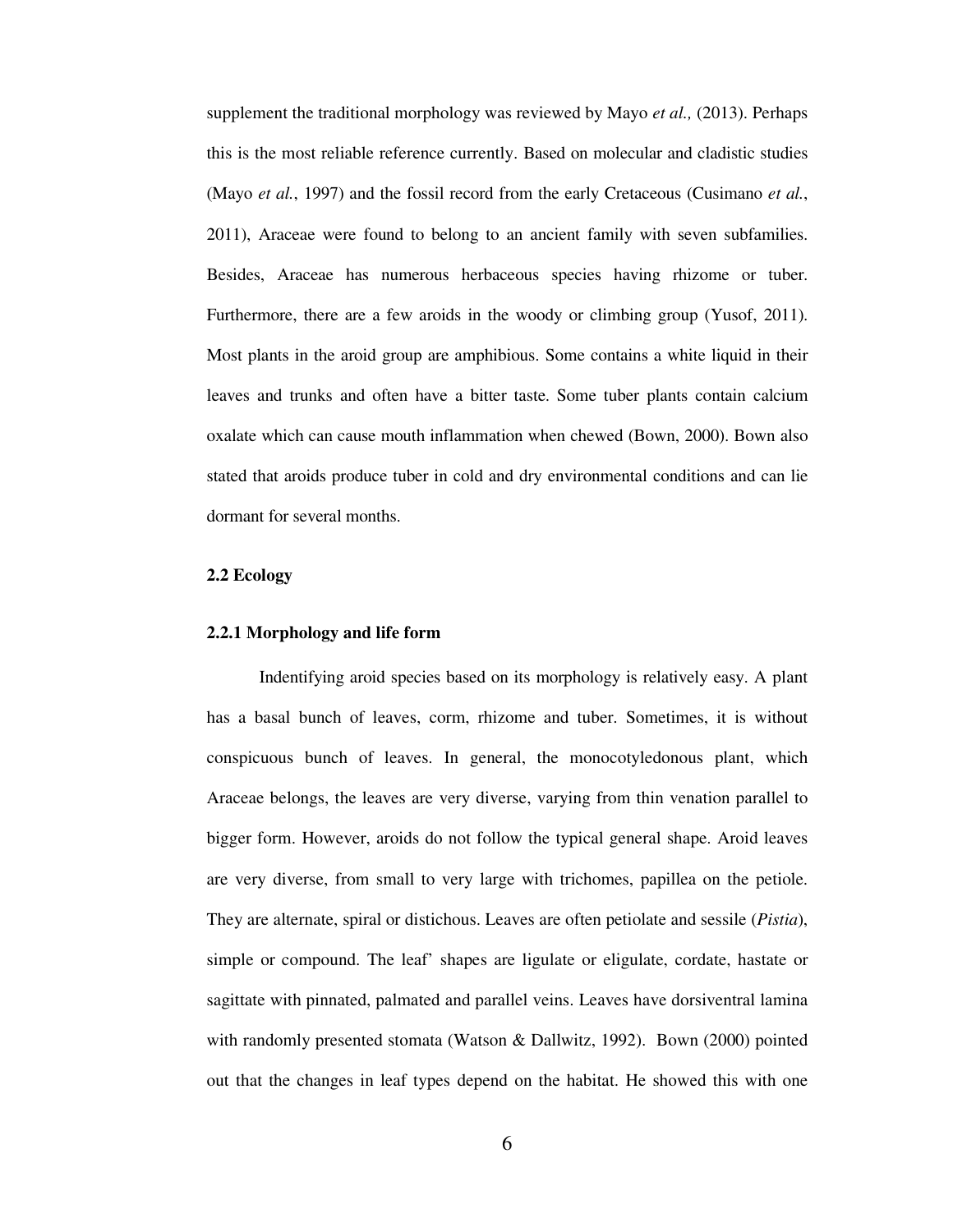example of *Cryptocoryne*. The leaves are thin and long because the species have adapted to rapid flow of water in their habitat. In *Amorphophallus* and other species, the leaves are complex. Therefore, the plants do not display the ornamental foliage until they are trulymatured. The habits of most aroid species are self-supporting, epiphytic, or climbing. Climbing group includes climbing stem twiners, root climbers or scramblers. Some species are free-floating (*Pistia*), submerged (*Cryptocoryne*) or emergent (*Colocasia*). Aroids in climbing group have small stems while woody plants have thick stems. Plants living on terrestrial and dry areas have erect stems. Generally, aroid stems are aerial and erect with short or long internodes. Stems do not branch off. Roots have velamen or without velamen (Watson & Dallwitz, 1992).

With such a diversity of vegetative forms, the classification of aroid has been based on their floral characteristics rather than vegetative features. In Araceae, six subfamilies with 31 genera have bisexual flowers. The species are more basic, while, the Aroideae with 74 genera is considered the largest subfamily and has unisexual flowers. In unisexual flowers, the male flowers location is on the part upper in the inflorescences while the female flowers are at lower parts. Both male and female flowers are located in the middle zone of the inflorescence. In this unisexual group, the colours of the spadix vary from white to green. Some species in Araceae have very large flowers. For example, the largest unbranched inflorescence found in the world is *Amorphophallus titanum* (titan arum), a species of the *Amorphophallus* (Patel, 2012) which have attract the world attention because of its large size and is found in some botanic gardens. The flower can reach two meters in height. However, *Wolffia* is one of the smallest flowering plants and smallest fruit such as *W. globosa* (Lock, 2013). Flowering features is one of the common characteristics used to indentify aroids. Aroid plants are recognized easily when blooming, but the flowering process is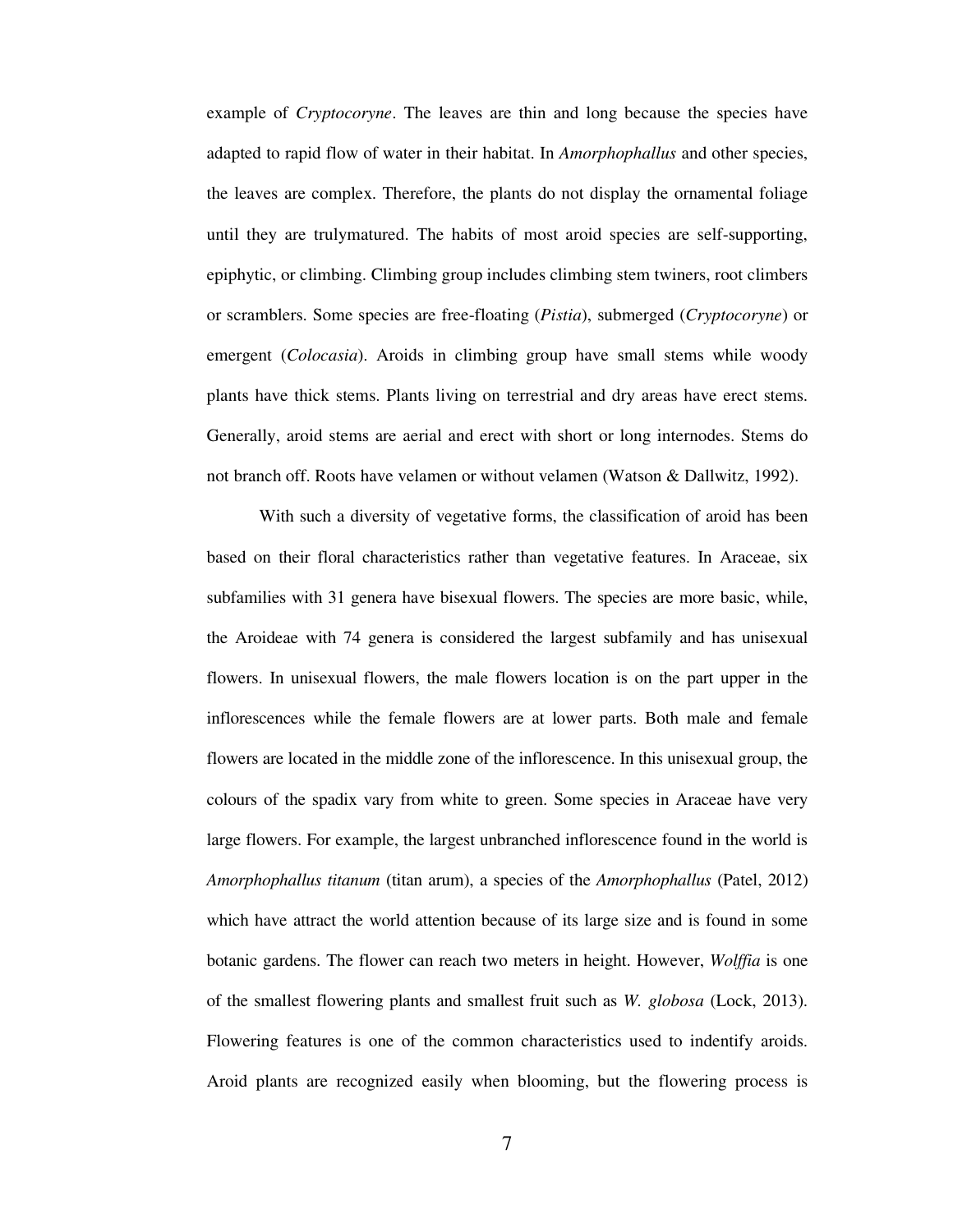difficult to see in certain habitats. Most aroid flowers are monoecious. Some plants produce stinking smells. Aroid flowers do not have sheath and circle the spadix. Aroid stamens are from two to eight hypogeneous segments while ovary has various locules or only one. Another inside stamens is independent or in-group. Ovule in ovary is only one or more.

The flower includes an unbranched inflorescence that condensed numerous small flowers (Gottsberger *et al.*, 2013). The ultimate inflorescence units are seemingly racemes. Flowers are spiral, whorls, pedunculate, spathed, or espathed (except *Orontium*). Flowers sometimes have perianth of 'tepals' (Watson & Dallwitz, 1992). Inflorescence consists of specialized spikes ('spadices'). One of special characteristics of Araceae is the arrangement of inflorescence in a spathe. The spathe is variable in shape and colour. Its colour and form is usually green, reflexed or spreading, often showy and coloured, centrally to form a basal tube and an apical limb with a tube that enclosed the female zone of the spadix (Mansor *et al.*, 2012).

Spadix is described as very fleshy, thick, sessile and erectwith short or long stipitate. Flowers are bisexual or unisexual, often small, protogynous, numerous and lacking floral bracts that are generally found in *Pistia* (Thompson, 2014). In addition, the spadix consists of a fleshy axis (spike) carrying bunches of sessile, apetalous, unisexual flowers. The small unisexual flowers are together along the lower area. The flowers are not found in the upper area of the spadix. The upper part of the spadix is lengthy in different forms. On the spadix, there are seeds around the structure. Male flowers consist of numerous stamens group together, while female flowers consist of numerous individual pistils (Olson, 2013). The spadix is often brightly coloured and fragrantor malodorous. However, some emits a putrid odour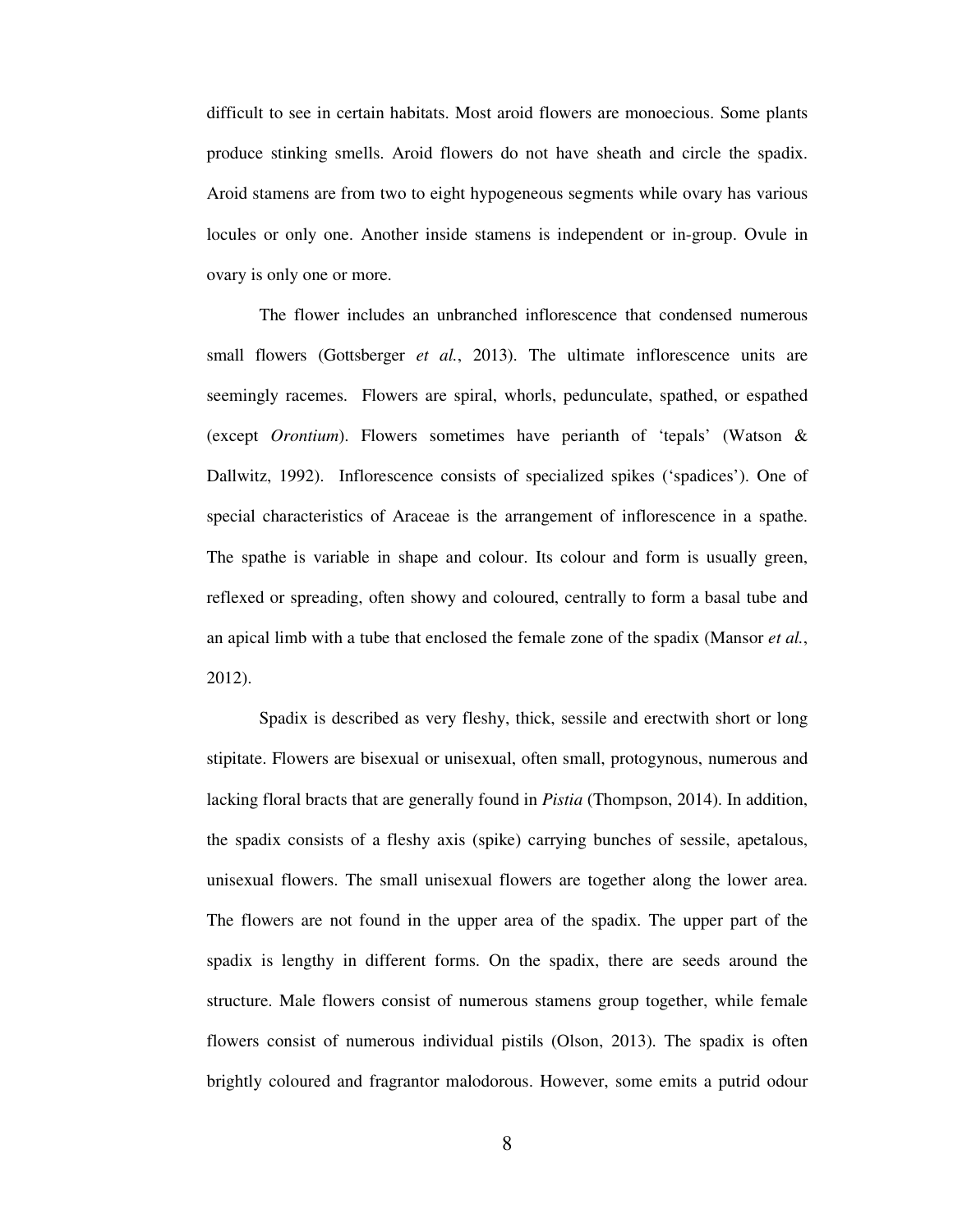that attracts carrion flies for pollination (Broderbauer *et al.*, 2013). Some spadices produce a certain amount of heat in cold weather. The temperature of the spadix can be up to 30 $\degree$ C although cool air temperature around it may be about 10 $\degree$ C (Seymour, 1997).

According to Blendinger *et al.,* (2011), the fruit is a special part of aroids. Fruits are formed from the dry and small flower. Aroid's fruit is a berry and colourful with red, orange, purplish red, white and yellow (*Amorphophallus*) and green (*Typhonium*, *Lasia*, *Pycnospatha*). Fruits are normally fleshy or non-fleshy; an aggregate, or not an aggregate. One of the interesting features of Araceae is the seed. Fruits have numerous thin and curved seeds. Many seeds in one fruit testa are thick to thin, smooth, rough, verrucose or striate, costate. Seeds are found in special different ways, such as rarely operculate (*Pistia*) or highly developed plumule (*Cryptocoryne ciliata*). Blendinger *et al.,* (2011) worked on the seed of the *Anthurium.*The seedling is generally not conspicuous (Watson & Dallwitz, 1992).

#### **2.2.2 Habitat**

While comprising over a hundred genera with a sub-cosmopolitan distribution, the aroid group include shrubs, herbs, laticiferous and non laticiferous arborescence (Watson & Dallwitz, 1992). The habits of the aroid are one most diverse family in tropical regions (Mayo *et al.*, 1997). Araceae are frequently distributed in the humid lowland, montane forests (Acebey *et al.*, 2010), moist, ever wet or humid lowland and various types of forest on limestone (Mansor *et al.*, 2012). *Philodendron* is a large genus with 500–700 species (Croat, 1997). *Philodendron radiatum* and *Anthurium clavigerum* (two common species of hemi-epiphytic Araceae) are found in lowland tropical moist forest, and growth and survival is facilitatedby the presence of aerial roots (Meyer & Zotz, 2004).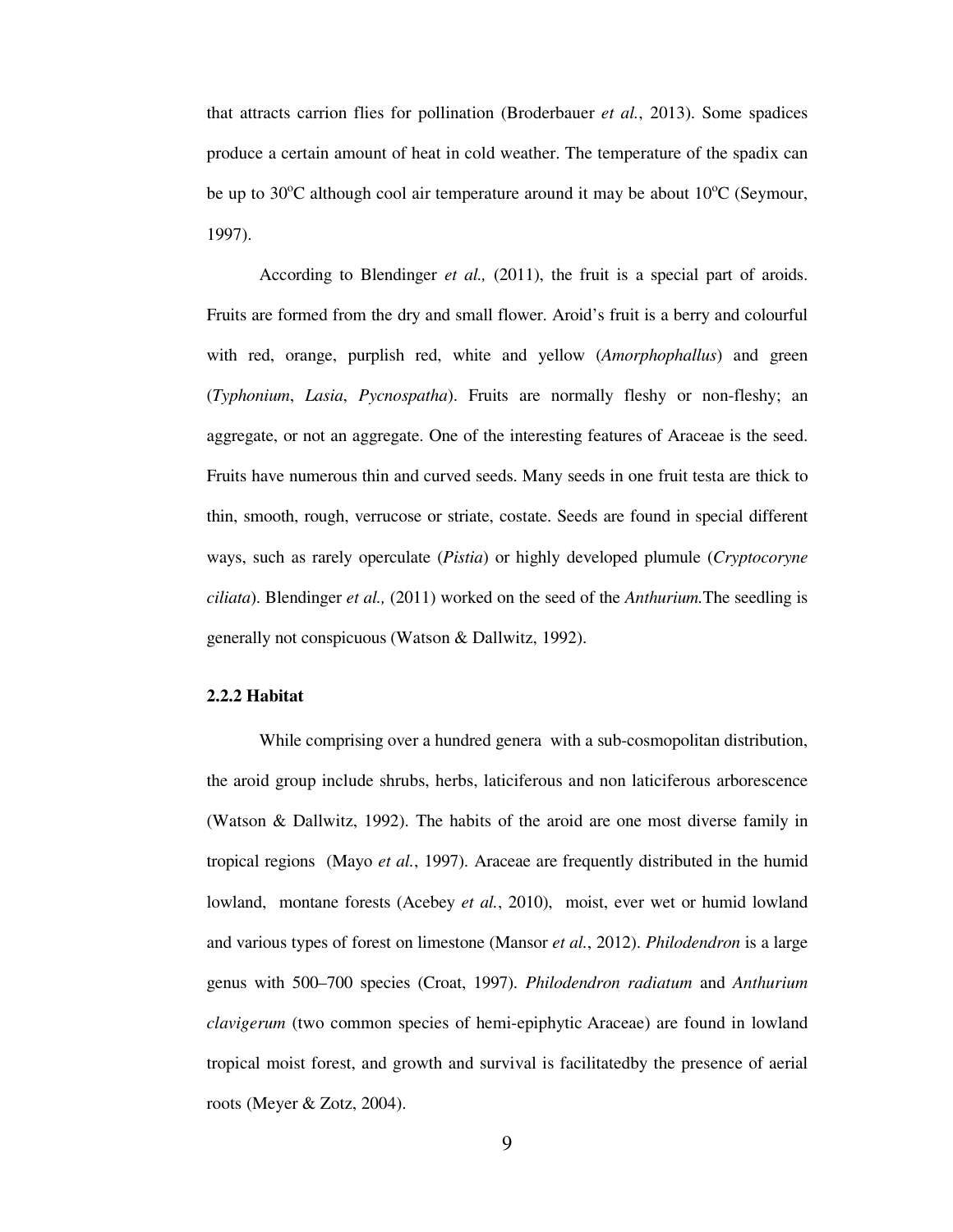The Araceae are very adaptable and found in many different ecological habitats. The suitable habitats for this family include peat swamp forests, mangrove forests, lowlands, hills and upper hill forests. The correlation between vessel elements in their morphology, ecology and habit are often reported. All of the genera have vessel elements not only in roots but also in stems (Carlquist & Schneider, 1998). Aroids are also abundant and diverse on steep slopes above streams and small rivers. They occur in cool and constantly humid habitats that are directly found in the forests above the streams to warmer conditions on the upper parts of the slope and ridge (Mansor *et al.*, 2012).

Epiphytie species are also observed growing on trunks under canopy covers. Its abundance was more closely related to soil pH, canopy cover, and phorophyte height as pointed out by Haro-Carrion *et al.,* (2009). Another genus with clear habitat preferences is *Heteropsis*, which is reflected in site differences of soil fertility (Knab-Vispo *et al.*, 2003). Studying the holo-epiphyte *Anthurium* tanatomy in relation to various features such as stomata and epidermal conductance, leaf succulence, sclerophylly, leaf nitrogen content and retranslocation, showed how the aroid species have successfully adapted to the epiphytic habitat (Lorenzo *et al.*, 2010).

In tropical humid forests, a great number of Araceae found are terrestrial mesophytes. Aroid species are described with aerial, decumbent and erect stem and stems of other plants, produce enormously long, pendent and flowering growing high into the forest canopy (Ohi-Toma *et al.*, 2010; Hamzah, 2011). Hemiepiphytic aroids with anchor roots belong to climbing groups are divided into primary and secondary hemiepiphytes (Irume *et al.*, 2013).

Araceae is the most prevalent family in the epiphytic community occurring in a terra firma forest (Irume *et al.*, 2013). Opposite to hemiepiphytes, epiphytes are not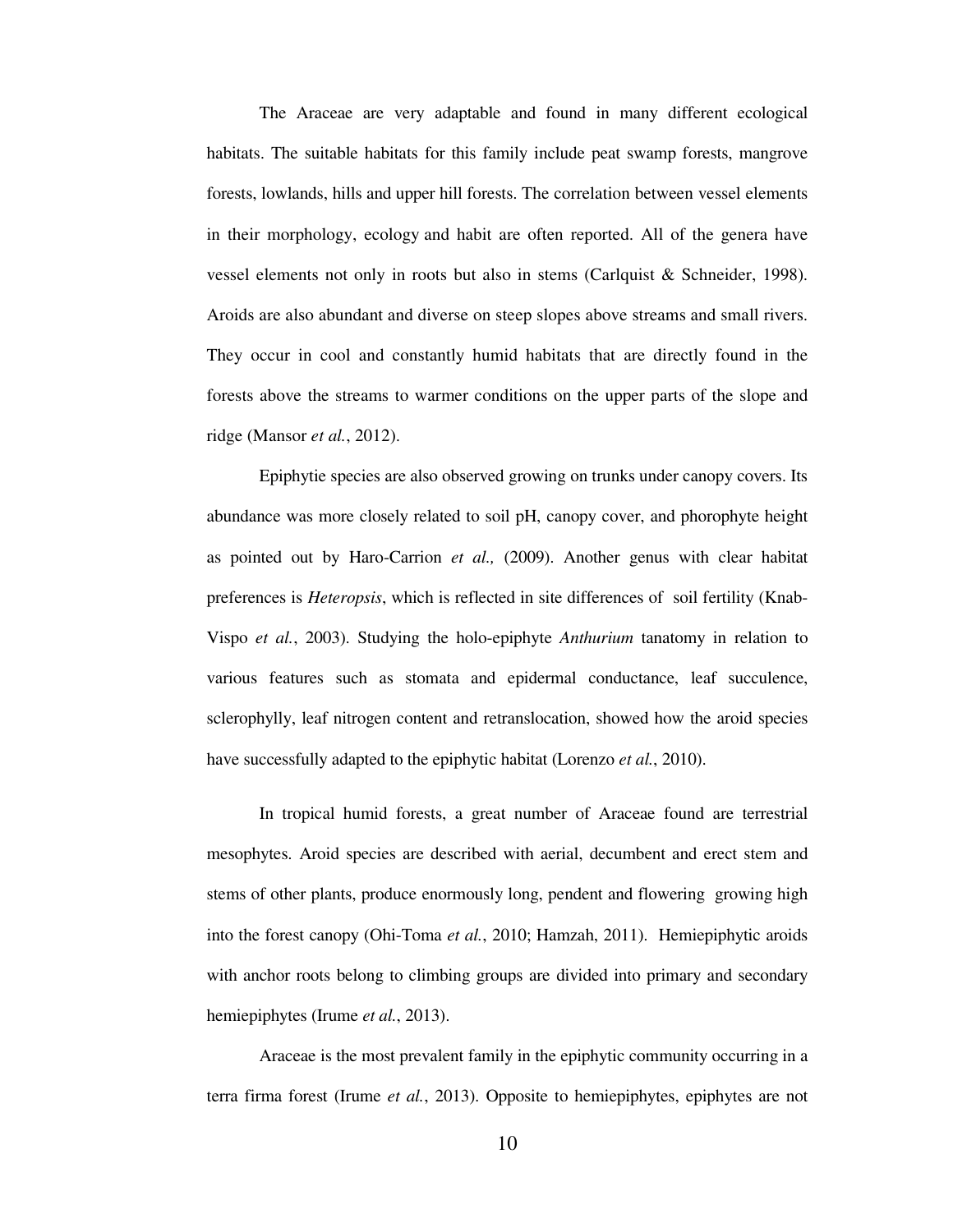connected to the ground (Annaselvam & Parthasarathy, 2001) and are found rarely in genera such as *Anthurium*, *Philodendron* and *Stenospermation* (Mansor *et al.*, 2012). Another type of aroids with seasonally associating tuberous stems in flooded habitats and dry season (Zulha *et al.*, 2011) are *Amorphophallus* and *Typhonium* (Mendez, 1999).

#### **2.2.3 Native and introduced species**

 In Araceae, species can be distinguished between native or indigenous species and introduced species. Native species are defined in biogeography as species that appear in a region or ecosystem in nature. The species only grow by natural processes, with no intervention from humans. Another group called non-native, non-indigenous, exotic or introduced species are species occurring outside their distributional range. They have occurred in areas due to human activities. Some species are introduced to the agro - ecosystems by humans deliberately because of their beneficial values. These are the economic species cultivated in traditional agriculture. However, some nonnative species can cause negative effects on the environment and local ecosystem when introduced. They are known as invasive species and they often displaces the native species (Yusof, 2011).

 According to Mayo *et al.,* (1997), aroid genera and species are also grouped based on their origins. For example, the *Dieffenbachia* and *Spathiphyllum* are native species in Tropical America. Because of their attractive foliage and adaptability, they are often planted in the gardens or in pots for their ornamental value and they are known as evergreen perennials. On the other hand, *Philodendron* is a native climbing plant found under natural conditions but may also be used as ornamentals. Another native species found in South America and Latin America is the *Caladium.* This species is dominant in some habitats. *Monstera* originates from South America and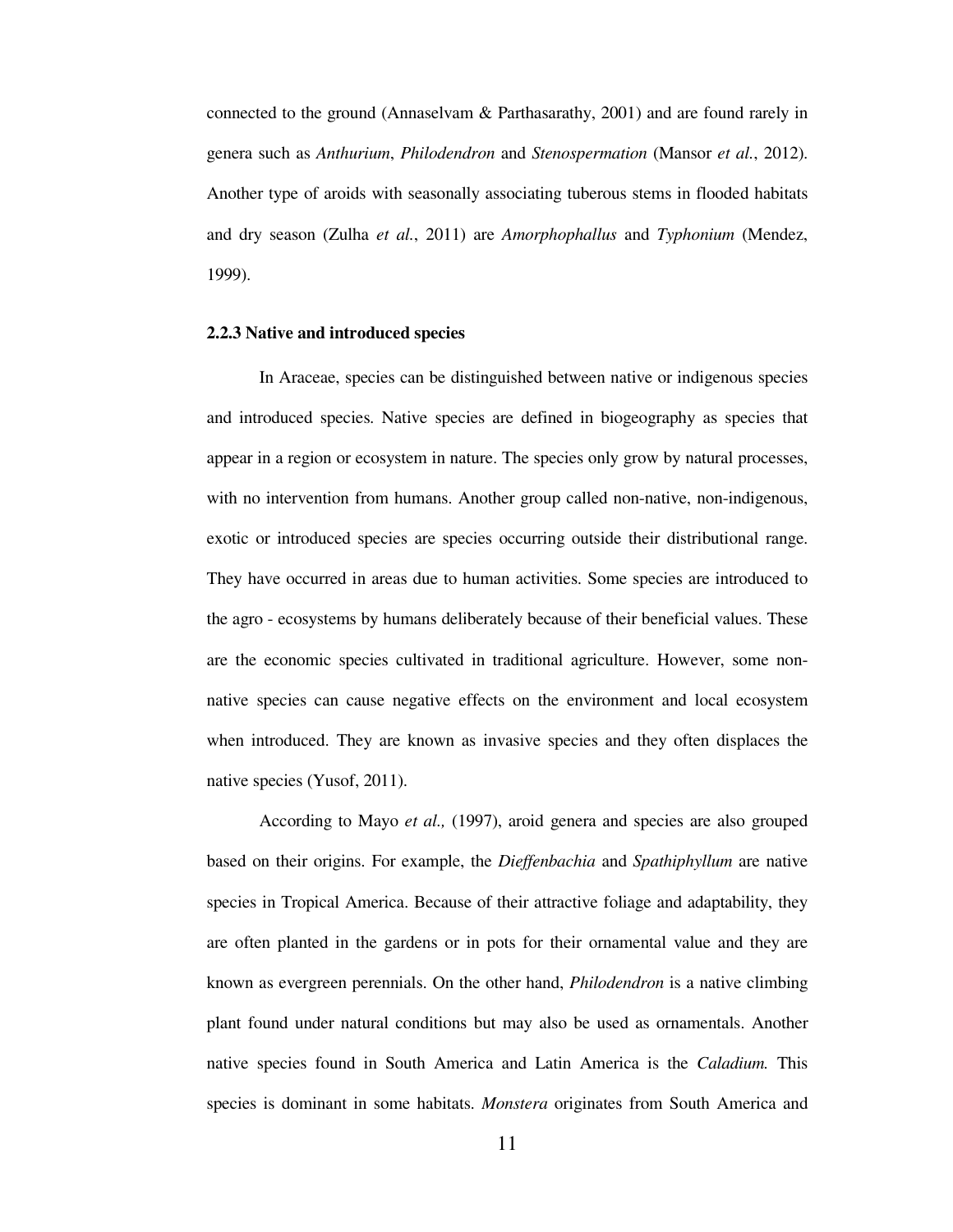belong to the climbing group of aroids found in tropical rainforests. In Central America, *Syngonium podophyllum* is native. This species can adapt and grow in acidic soils. Another native species found in wet mountainous forests in North and South America is *Anthurium.*

In Southest Asia and Malesia, *Homalonema* and *Schismatoglottis* are native to these areas. *Typhonium* is a weedy species, which occurs widely in Southeast and East Asia. The genus *Aglaonema* is native in Southeast Asia. Nowadays, species in the *Aglaonema* are cultivated for decoration and horticulture and some are hydridised in the horticulture industry (Mayo *et al.*, 1997). *Alocasia* is native in Tropical and Subtropical Asia while *Colocasia* is native in Southeast Asia. Both genera consist of rhizomatous, tuberous and herbaceous plants growing on and below the ground surface (Mayo *et al.*, 1997).

#### **2.3 Geographic distribution**

#### **2.3.1 Distribution in the world**

Araceae has one of oldest fossil records among angiosperms. Although there are nearly equal number of genera occurring in the tropics and subtropics, the majority of species are distributed in the tropics.

This family is also found in many regions of the Old World. Araceae were found in tropical evergreen forest at the Indian Western Ghats (Annaselvam & Parthasarathy, 2001). Humidity and altitude were main factors in explaining Araceae diversity patterns.

In the America, Araceae richness was highest in South America, with a secondary centre on the Andean foothills of northwestern Ecuador (Leimbeck *et al.*, 2004). The species of the Araceae was well-distributed over the main landscape units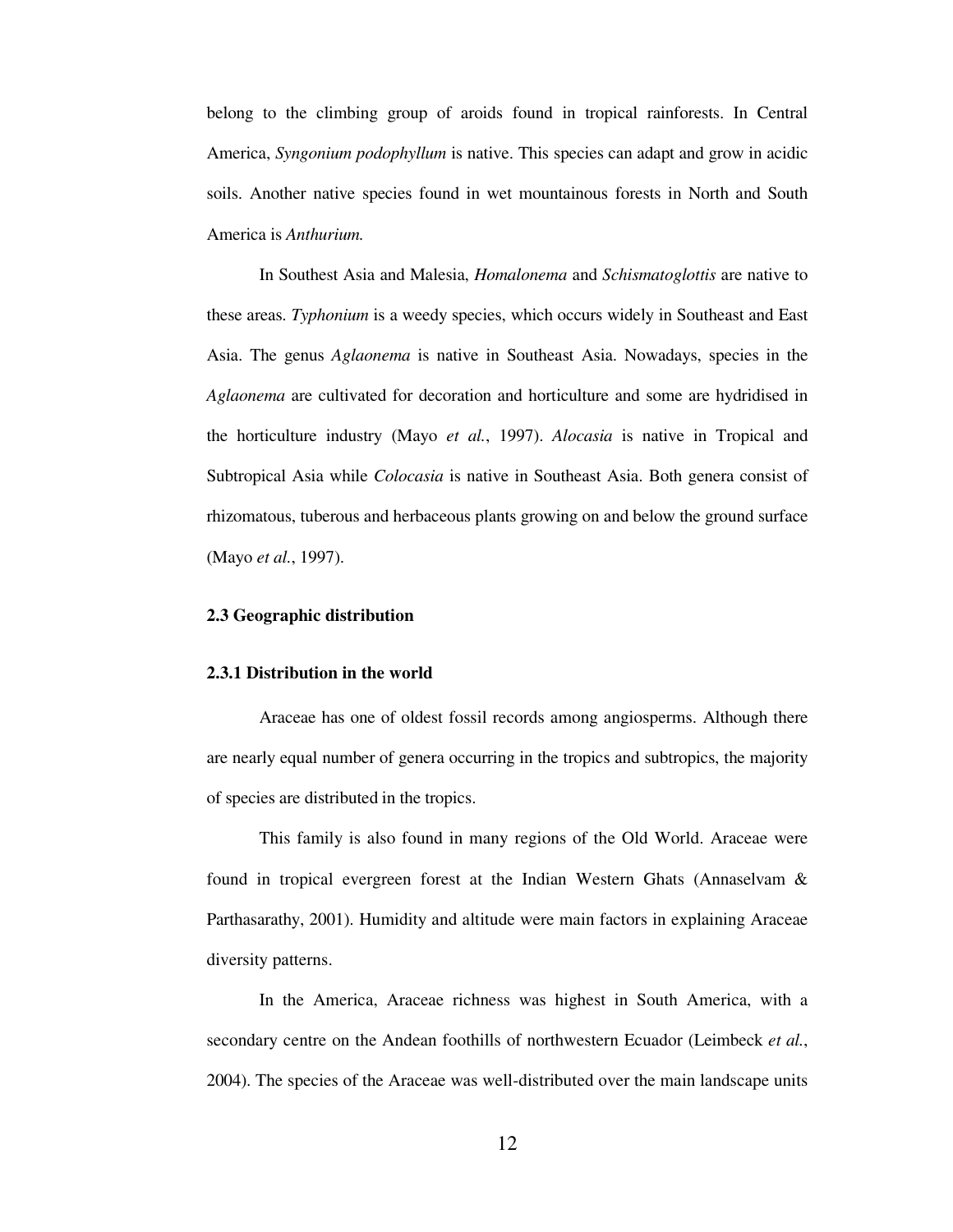in the area of Colombian Amazonia (Benavides *et al.*, 2005). This family is one of the largest herb families in tropical America.

In addition, Araceae includes thousands species with their distribution in New World. For example, one species of Araceae, namely *Heteropsis* was reported to be widely distributed and have a high density in a tropical lowland rainforest in southern Venezuela. (Knab-Vispo *et al.*, 2003). Besides that, *Monstera praetermissa* and *M. obliqua* are two known species in the wet seasonal forests of Chiapas, Tropical America, in southern Mexico (Wolf & Alejandro, 2003) and other *Monstera* are found in Brazil (Goncalves & Temponi, 2004). The diversity, altitudinal and geographical distribution of Araceae were recorded in the region of Vera Ceruz (Acebey & Kromer, 2008). This family is also distributed in potentially different ecologically regions (Bin Asad *et al.*, 2011). In addition, *Montrichardia linifera*, commonly known as aninga, forms large populations on the banks of rivers and streams of the Amazon, especially in white water rivers (muddy) (Amarante *et al.*, 2011). Araceae was also reported in various locations in Mexico (Toledo-Aceves *et al.*, 2012). Genera of this family includes free-floating aquatics plants such as *Pistia* and *Lemna laurasia*  persists as early lineages, with several relatively recent entries reported in Africa, South America, South-East Asia and Australia (Nauheimer, 2012), and regions in Bolivia at 350 – 4000 meters above sea level (Quilichini *et al.*, 2010). Another species of Araceae, *Rhodospatha arborescens* was found in a semi-deciduous seasonal forest of Minas Gerais state, Brazil (Temponi *et al.*, 2012). At the family level, the epiphyte composition was roughly found in the northwestern Andean, the northern and southern Mesoamerican regions and the Caribbean region (Marin & Ruiz, 2013). Another example is the genus *Anthurium*. Some *Anthurium* are endemic and are found in large areas of Amazonian lowlands and also at the borders of Guyas, Canar, Bolivar,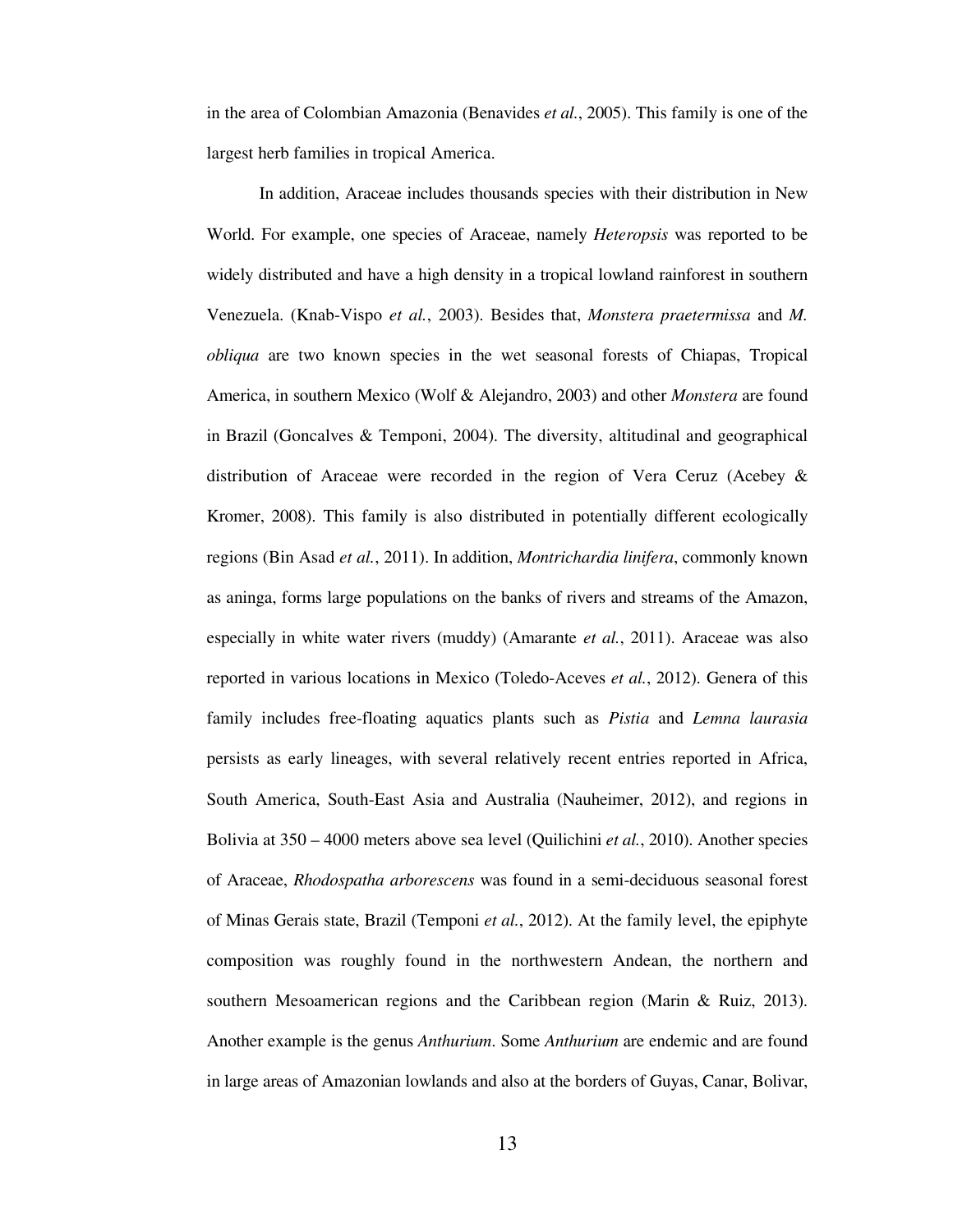and Chimborazo, as well as sites along the border with Peru (Vargas *et al.*, 2004). In addition, *A. clavigerum* was found in a lowland tropical moist forest in Panama (Vargas *et al.*, 2004). *Anthurium* are differently distributed in Ecuador (Vargas *et al.*, 2004), Eastern Brazil, Western South America and Central America (Poli *et al.*, 2012). One of richest member of Araceae, *Xanthosoma daguense*, terrestrial aroid was found in the Andes of Colombia (Garcia-Robledo *et al.*, 2005). The *Xanthosoma* has a high number of 26 endemic species and no native species has been found in Venezuela (Berlingeri & Crespo, 2012). Taro species is also grown in Brazil and many local varieties are grown to avoid the loss of genetic diversity of the local varieties (Nunes *et al.*, 2012).

In Bangladesh, many species of Araceae were reported, *Caladium bicolor* was reported for the first time recently (Ara *et al.*, 2004). The discovery of *Typhonium* in Bangladesh throws new light on the geographic history of Araceae (Renner & Zhang, 2004). Species such as *T. blumei* and *T. cochleare* were recorded in Bangladesh by Knudsen *et al.,* (2006). Moreover, *Steudnera gagei*, *Aglaonema modestum*, *Colocasia lihengiae* and *C. virosa* are also cultivated in Bangladesh (Ara *et al.*, 2004; Knudsen *et al.*, 2006). Three of the few north temperate genera of the primarily tropical Araceae are *Symplocarpus*, *Lysichiton*, and *Orontium* (Orontioideae). The Orontioideae fossil evidence suggests the presense of aroids in the late Cretaceous in the temperate Northern Hemisphere. Moreover, *Symplocarpus* has been found in eastern Asia (Nie *et al.*, 2006). Some of Araceae are discovered in Pakistan. New species continue to be discovered in the aroid group. One example is *Carlephyton darainense* a new endemic aroid species had been described and illustrated by Bogner and Nusbaumer (2012) from northern Madagascar.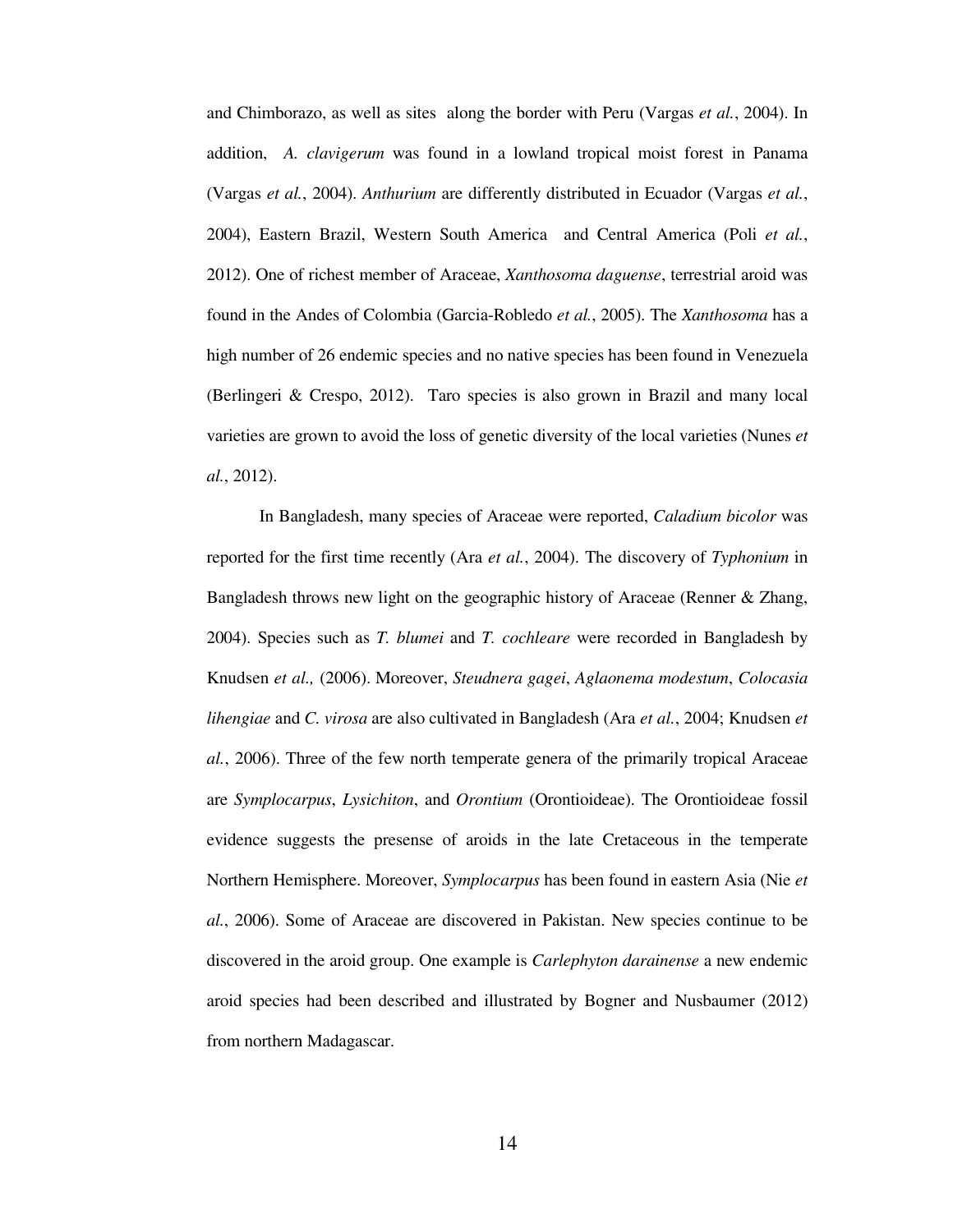Some genera can be found in both Old World and New World. For example, another noticeable genus in this family is *Philodendron* (Mayo *et al.*, 1997). *Philodendron* with cordate leaves occurs in North America and Europe. *P. radiatum* and *A. clavigerum* was found in a lowland tropical moist forest in Panama (Vargas *et al.*, 2004). Some *Philodendron* are rare and possibly extinct in the Atlantic Forest (Mayo & Sakuragui, 2011). Moreover, *Philodendron* thrives in the Caribbean sub region (Echeverry & Morrone, 2013). Some examples of aroid species in the Old World, such as *P. bipinnatifidum*, is one of the best-known plants of the ornamental group with large leaves and has been found in Brazil (Gottsberger *et al.*, 2013; Mayo, 1989). The *Philodendron* with the highest epiphytic importance values occur in Brazil particularly in the Amazon region (Irume *et al.*, 2013).

*Pistia stratiotes* is the most important aquatic floating weed species which is invading water surfaces in the whole tropical world, was orginally found in the north of Togo Republic (Akpagana, 1993). The oldest fossils of the *Pistia* leaves were found to be from Germany and also, a few species in Florida, the Mediterranean, Europe, Kazakhstan, North Dakota, and Tennessee (Renner & Zhang, 2004). At present *Lemna minuta* has been noticed in Europe and Asia according to Iberite *et al.,* (2011) while *L. valdiviana* expanded in the Sardegna and Agro Pontino regions. *Xanthosoma undipes* is a new record in Bangladesh (Ara & Hassan, 2012).

*Amorphophallus* has wide distribution in Asia, largely consisting of a mainly continental South East Asian clade and one centered in Malaysia. This genus provides a valuable contribution towards understanding pollen ornamental (Van der Ham *et al.*, 2005). In India, Bangladesh and Myanmar, some other species of *Amorphophallus* has been recorded (Jaleel *et al.*, 2012). *A. carnosus*'s first discovery and collection has been after more than 100 years later in India (Jaleel *et al.*, 2012).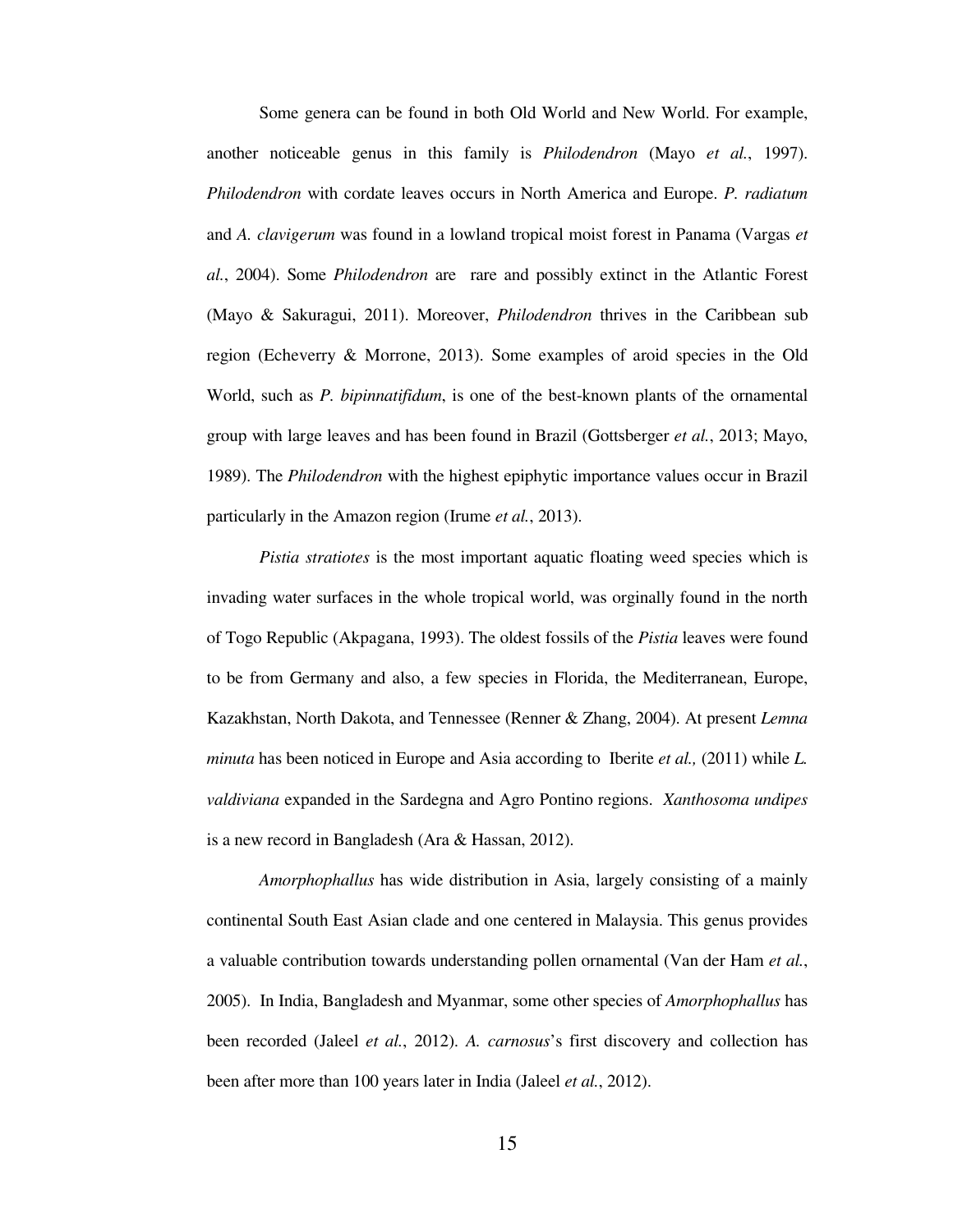*Symplocarpus* has been found in eastern Asia and eastern North America while *Lysichiton* has an intercontinental discontinuous distribution in eastern Asia and northwestern North America. The monotypic *Orontium* is restricted to eastern North America Eastern Asia (Nie *et al.*, 2006). Similarly, *Monstera praetermissa* and *M. obliqua* are known new species of *Monstera,* are found in the wet seasonal forests of Chiapas, Tropical America, in southern Mexico (Wolf & Alejandro, 2003) and in Brazil (Goncalves & Temponi, 2004)

The evolution of *Arisaema* is reconstructed in East African and North American by Kim *et al.*, (2010).*A. triphyllum*, *A. dracontium* or *A. macrospathum* occurred in eastern North America. *A. triphyllum* fossil infructescences were deposited in Washington State. *Arisaema* species has been studied in East Africa, Arabia, the Himalayan region, China, and North America (Kim *et al.*, 2010).

*Lemna valdiviana* and *L. minuta* often considered an invasive alien species are native species of the Americas (Iberite *et al.*, 2011). *Laurasia* persists as early lineages, with several relatively recent entries into Africa, South America, South-East Asia and Australia (Nauheimer, 2012).

#### **2.3.2 Distribution in Malaysia**

In recent years, a number of scientists have worked intensively in the aroid group and discovered new species in Malaysia. This provides more information about aroid taxonomy in Malaysia. Mansor *et al.,* (2012) published the checklist of Araceae in Malaysia with 165 species, including 140 indigenous and 25 endemic species from 28 genera. Hotta (1965) worked with aroid species in West Malaysia and found a new species *Phymatarum borneense* while *Furtadoa sumatrensis* was studied by Nicolson (1968).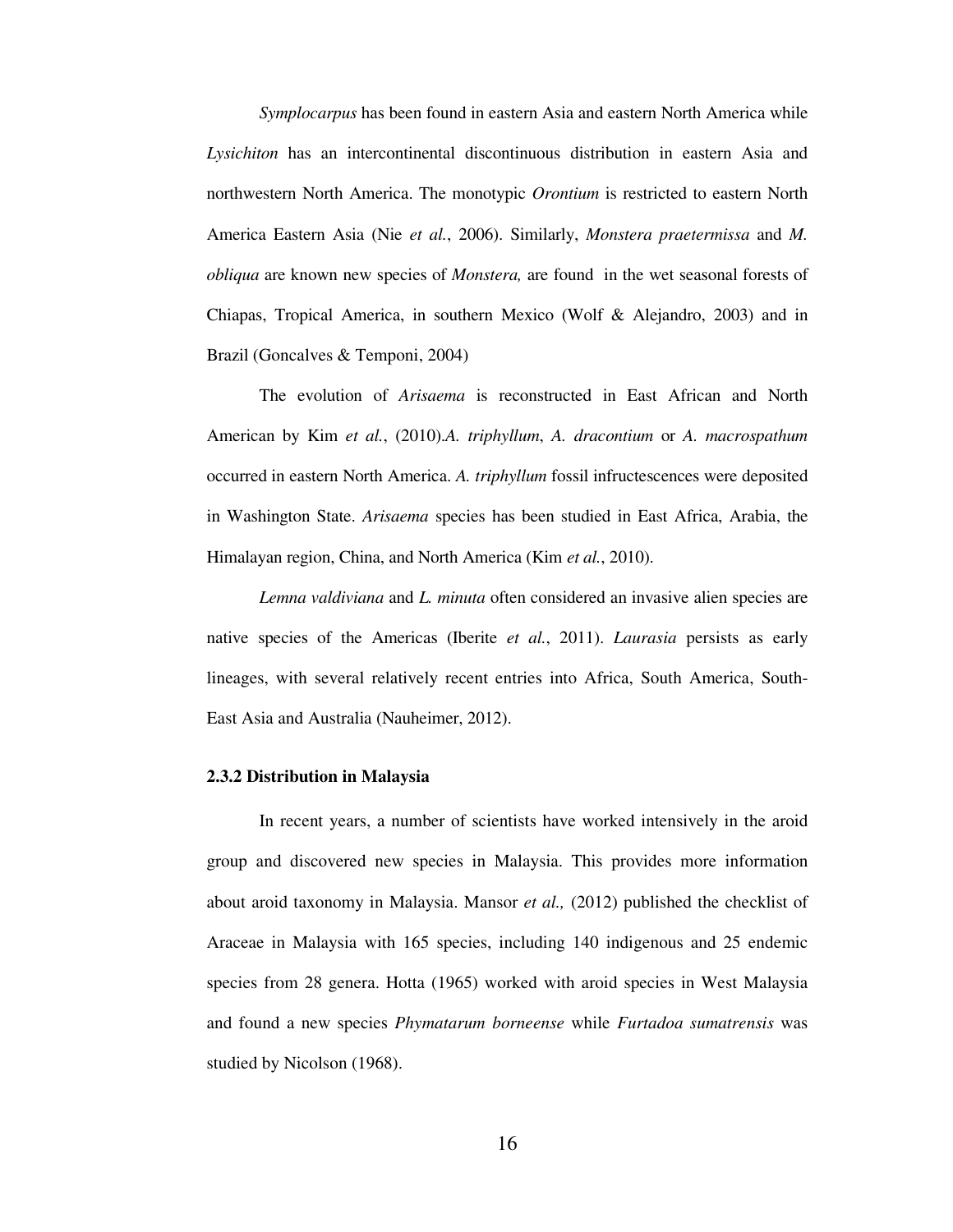In the 18th century, *Spathiphyllum* was also studied and new species were found in Malaysia, such as *S. lanceifolium* (Schott *et al.*, 1831). One species in the *Homalonema*, *H. cordata*, was discoveried by Schott *et al.,* (1831). Subsequently, *Cyptosperma lasioides* was found by Griffith (1851). One of the first aroid botanist, Schott found *Bucephalandra motleyana* in Borneo (Schott, 1858). *Apoballis* has been certified a new species, namely *A. neglecta* (Schott, 1858). At the end of 1800s, *Podolasia stipitata* was included in aroid family (Joseph *et al.*, 1897).

 In west Malaysia, early studies were made by Burkill (1923) and Rendle (1924-1925). Hetterscheid reported thirty-three new species of the *Amorphophallus.*  Kato *et al.*, (2000) also found *Homalomena propinqua*, *Philodendron lacerum* and *Scindapsus aureus* in Peninsular Malaysia.

On the other hand, in East Malaysia, sixteen new *Amorphophallus* were identified by Hetterscheid and Van Der Ham (2001). In Malaysia, *Typhonium flagelliforme* commonly known as the 'rodent tuber' by Choo *et al.,* (2001) and an indigenous plant is found by Lai *et al.,* (2010) has been reported to have medicinal properties. Steenis *et al.,* (2006) worked on the flora in Malaysia and further carried out the intensive studies on Java. Boyce and Wong (2008) have identified a new species in the *Bakoa* (*Bakoa lucens*) in Boneo. Another new species was discovered by Boyce which belongs to *Schottarum*, *S. sakieense* (Boyce & Wong, 2008). In addition, Wong and Boyce (2010) also found the new species *Hestia longifolia*.

A total of 21 *Colocasiomyia* species are reported from Sabah and neighboring areas, including 17 undescribed species based on samples collected from inflorescences of Araceae species (Toda & Lakim, 2011). In addition, two new species of the *Schismatoglottis* and *Calyptrata* were described in Malaysia by Yeng (2012). *Alocasia macrorrhizos* was discovered in Sabah, Malaysia by Takano *et*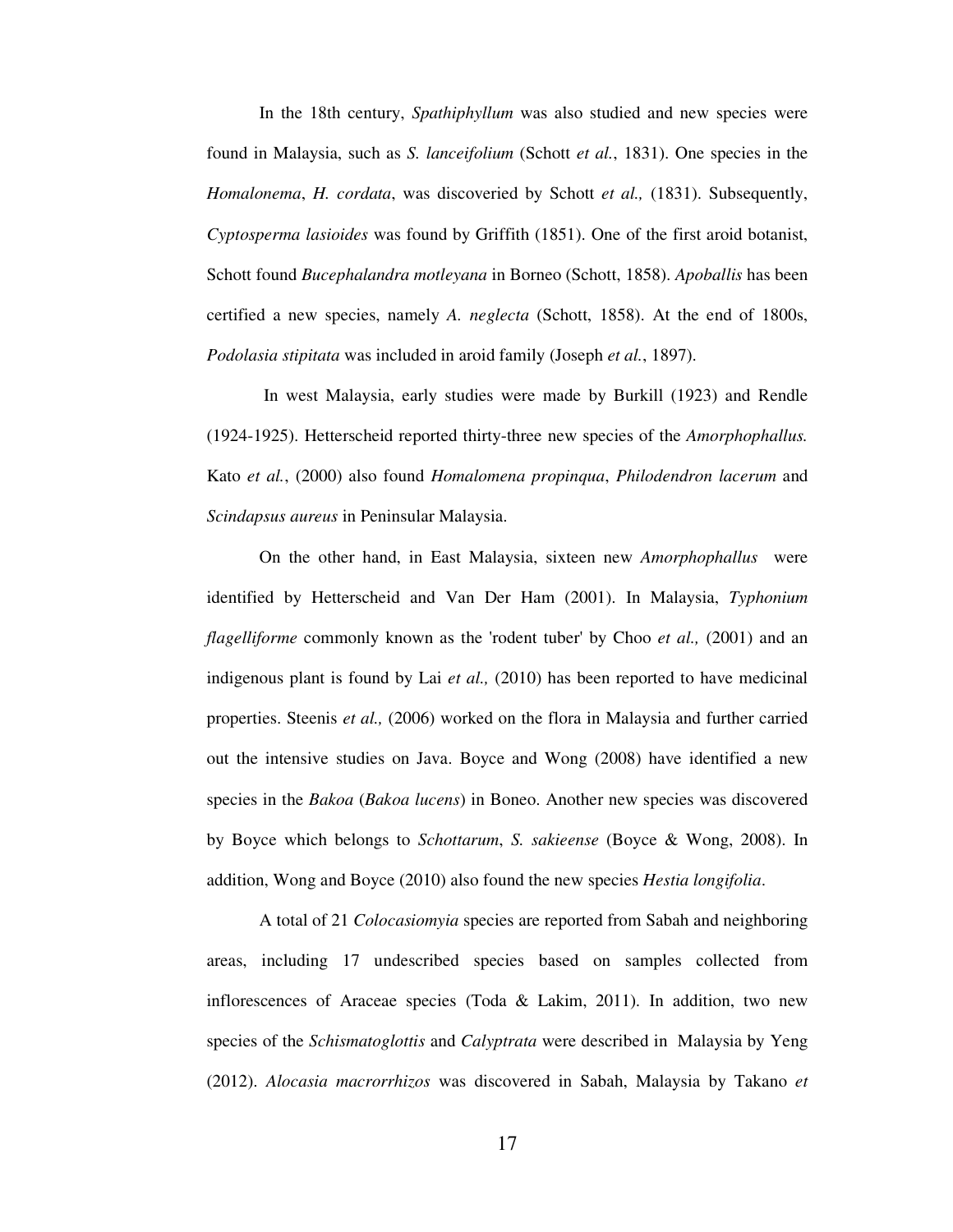*al.,*(2012). According to Stanly *et al.,* (2012), *Homalomena pineodora* is found to have impressive foliage characteristics and is a evergreen species throughout the year.

#### **2.3.3 Distribution in Vietnam**

There were limited scientists working on Araceae in Vietnam. The earliest studies on aroid has been conducted by Ho (1960). Recently, more scientists have started to work in aroid group (Nguyen, 1994; Thin, 1997). They had done good reports on Vietnamese aroids. The recent checklist of aroids in Vietnam was compiled by Matthews (2012a). Matthews found 135 species belonging to 25 genera in Vietnam. The species distribute through out the country and occur in different habitats at elevation between 0 and 3000 metters altitude (Matthews, 2012a).

Two new species such as *Amorphophallus scaber* and *A. pusillus* from Vietnam were recorded in 1994 (Hetterscheid & Serebryanyi, 1994). Serebryanyi (1995) described *Pseudodracontium macrophyllum*in Vietnam. Four new species *P. fallar,P. kuznetsovii, P. lanceolum,* and *P.latifolium* are also discovered in Vietnam and Thailand by Serebryanyi (1995).

*Arisaema claviforme,* a new species, belonging to section *Anomala* was described, illustrated and compared with related taxa at Hon Ba Nature Reserve, Khanh Ha province in southern Vietnam (Tan *et al.*, 1997). Since 1994, according to Professor Pham Hoang Ho and some other authors, 108 new species of aroid were recorded in Indochina. Since then, after 15 years, more new species from Indochina have been discovered, described and published (Le *et al.*, 1999). According to Boyce (2000), 14 species are newly described. Among them, three species were validated for the first time such as *Amydrium* (Hesse *et al.*, 2001). Thirty-three new species of the *Amorphophallus* are described from South East China, Vietnam, Myanmar,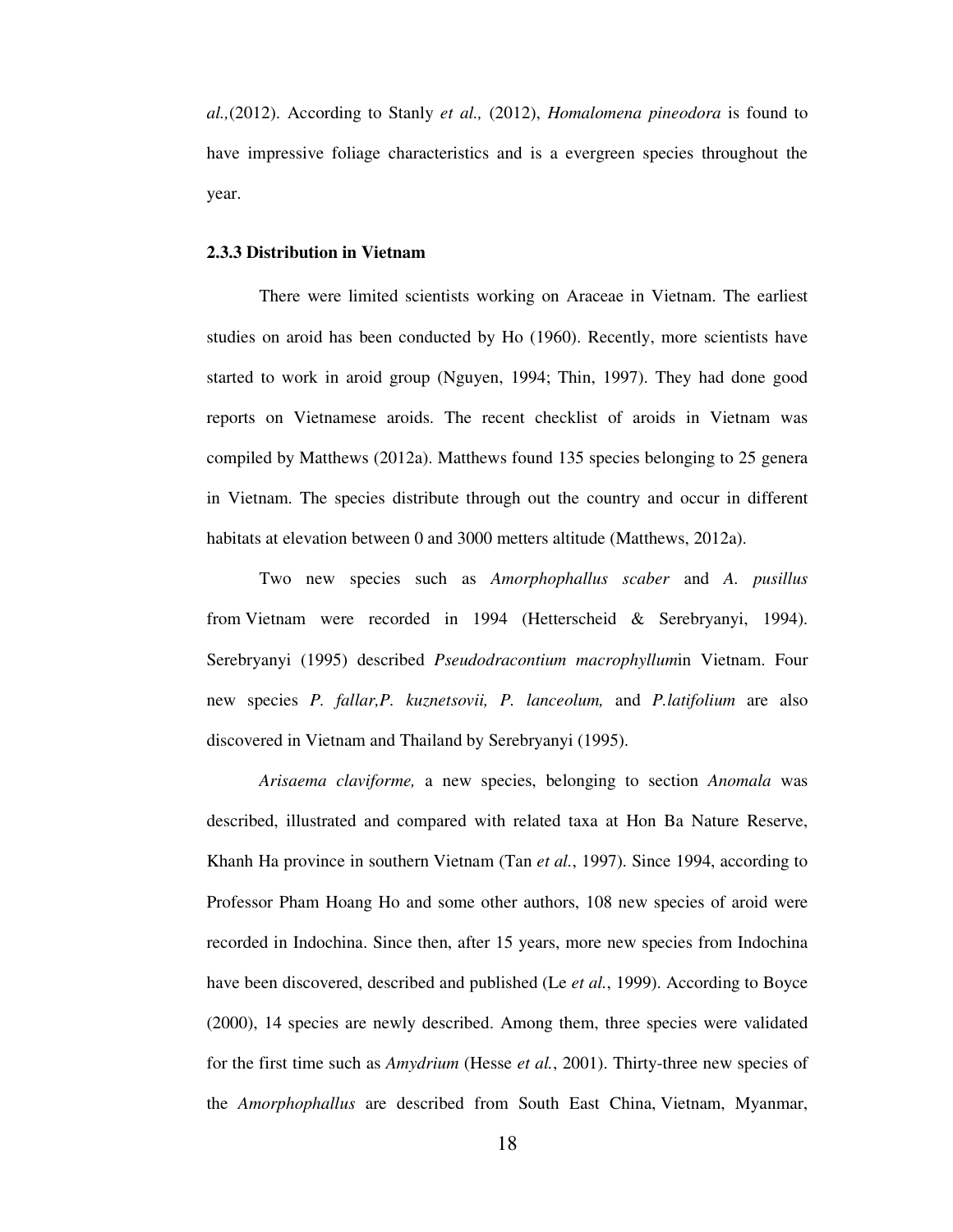Thailand, Malaysia and Indonesia (Van der Ham *et al.*, 2005). According to Darling (2007), the phylogeny of Araceae and the restricted host records suggest a coevolutionary arms race and parallel phylogenesis. *Spathiphyllum patinii* was also found in Vietnam (Ha *et al.*, 2008). In Vietnam, the domestic species of such as the *Anthurium, Phylodendron, Zantedeschia, Homalomena*, are rarely exploited for their ornamental value (Nguyen & Croat, 2010). Currently, the majority of aroid ornamental species in Vietnam are imported from Thailand and China. Some aroids ornamentals are thought to have originated in South America or of unknown origin. According to Tran (2010), the commercial species found in natural areas are being seriously threatened because of over-exploitation. Some new species, such as *Typhonium vermiforme* were collected from Quang Binh Province (Nguyen & Croat, 2010). In addition, species of *Typhonium*, *Amorphophallus*, and *Arisaema* were commonly observed. Out of these, 12 species of *Typhonium* (Nguyen & Croat, 2010), 10 new species of *Amorphophallus* (Gong & Li, 2012)and *A. candidissimus*  (Gong & Li, 2012) were reported in Vietnam. In addition, a species regarded as an endemic to southern Thailand, namely *Arisaema simaicum* was published as a new record from Vietnam by Bruggeman *et al.,* (2013) and 4 other *Arisaema* were studied. More species had been added to the distribution list of Indochina and Vietnam such as in *Arisaema* with 11 species (Bruggeman *et al.*, 2013)

#### **2.4. Ethnobotany**

Aroids are considered as an important food crop and had played an important role in tropical areas for centuries. The local inhabitants have used aroid since historical time in cooking, religious ceremony and medical purposes. Some species are rich in carbohydrate and have provided crucial food for millions of people in the world. The more than 800 species of Araceae have been found to have economic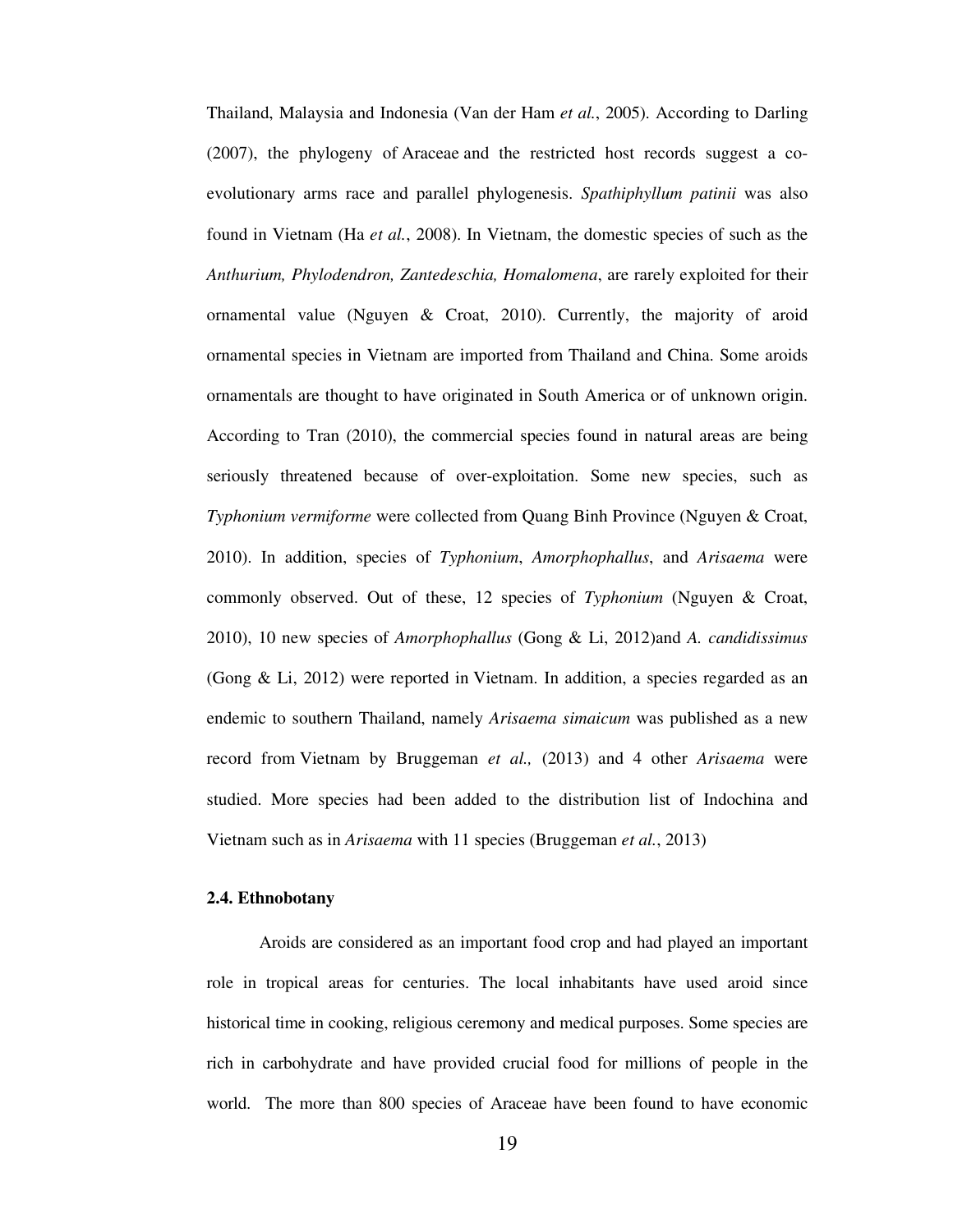value demonstrate the importance of Araceae to human societies. This is based on their value as food, ornamentals, medicine, and other ethnobotanic value.

#### **2.4.1 Medicine**

According to Chilpa and Estrada (1995), 800 antidotal plants are known in the world, including many of aroid species. Snake bites are serious problems in many parts of the world and can cause death. For example, in Pakistan, *Caladium* is known as an antidote for snake poisoning and used in traditional medicine for snake (Bin Asad *et al.*, 2011). Scorpion stings also cause extreme painful in some countries and some *Caladium* are also known to be effective to treat this pain. Nasim *et al.,* (2013) had done some excellent research in 35 medicinal plants from Araceae with anti-scorpion potential.

Another useful value of aroid species is identified from the chemical constituents of *Typhonium flagelliforme*, an indigenous plant of Malaysia that is often used as an essential ingredient of herbal remedies for alternative cancer therapies (Choo *et al.*, 2001). This plant has anti-proliferative properties towards human cancer cell lines and has been used to treat cancer (Lai *et al.*, 2010).

In Vietnamese traditional medicine, some species have been found to have curative values. Dan (2011) had done research on *Alocasia macrorhizos*. Local people use this species to treat gout, flu and beriberi. The local people soak *A. macrorhizos* in wine or boil with water and then drink this every day as a cure for various ailments. In traditional medicine, some folk used *Typhonium trilobatum* to cure asthma and vomiting. When bitten by bees and snakes, *T. trilobatum* tubes are utilized (Sinh, 2011). According to Sinh (2012), *Lasia spinosa* can cure hepatitis, malaria, rheumatism, backache, arthritis, orchitis and cough. This species can also be used as vegetables after being boiled. Based on Phuc (2013), *Acorus verus* is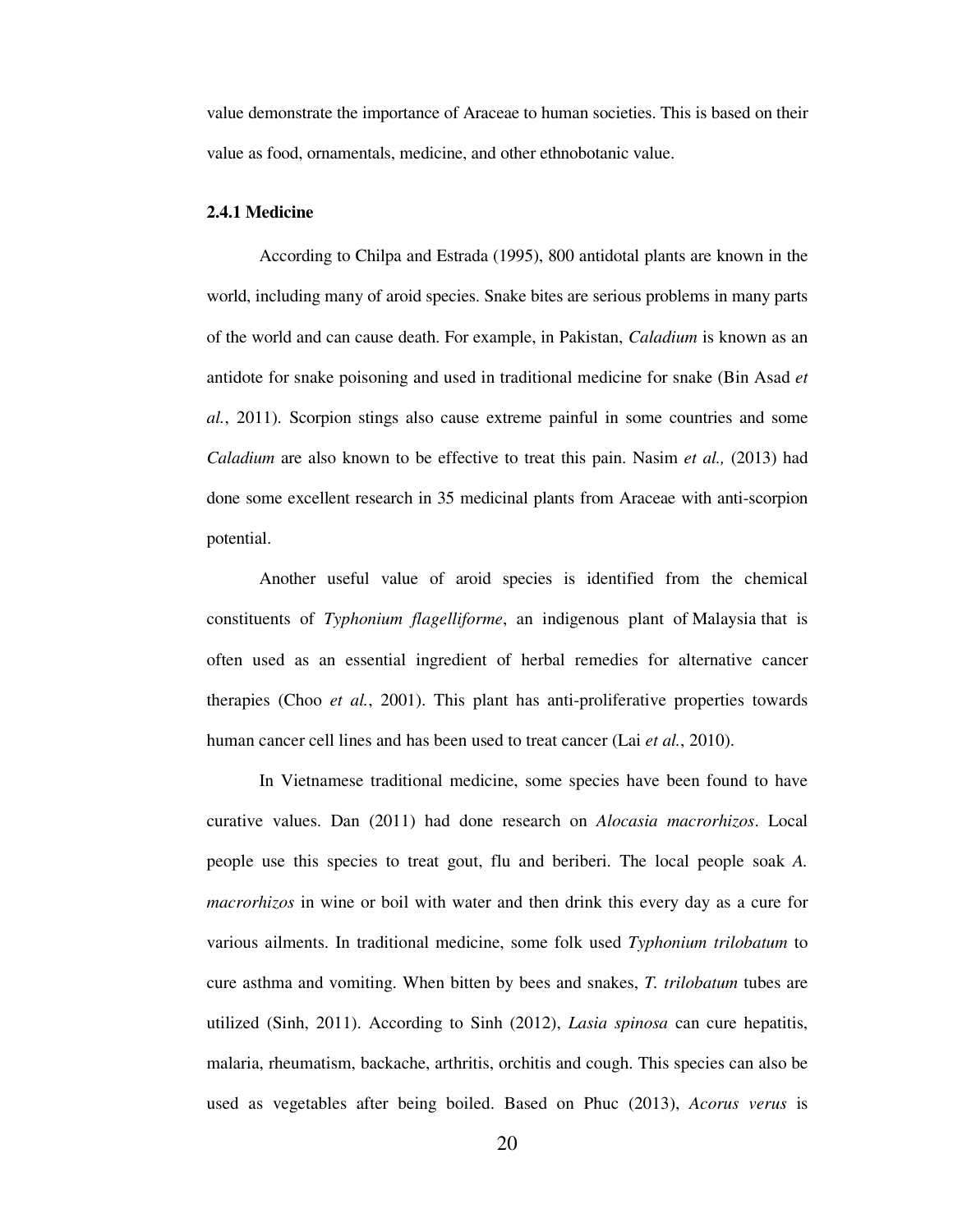popularly used for oriental medicine. This species is considereda good cure for haemorrhage, tinnitus and rheumatism. Another species that has medicinal values is *T. flagelliforne* but its usage as medicine is different from Malaysia. Its tuber can treat bronchitis, cough, scabies and insect bites (Ong, 2014). It is also used as fresh vegetables or as fermented vegetables. Besides, Ong (2014) mentioned *Pothos scandens* as a cure for arthritis and backache. Stems and leaves of this species are also used to treat snake bites, smallpox and asthma. One species used popularly in Vietnam for medicine is *Amorphophallus konjac*. The tuber is a useful medicine in treating flatulence, snake bites and malaria (Toan, 2014a). In addition, Toan (2014b) mentioned about the medicinal value of *Arisaema consanguinesum*. The stems, roots and tubers of *A. consanguinesum* are used in treatingsome diseases such as cough, dizziness, convulsions and tetanus.

#### **2.4.2 Horticulture and ornamentals**

It should be noted that, *Dieffenbachia*, *Aglaonema*, *Caladium*,*Nephthytis*, *Philodendron* and *Epipremnum* are popular in ornamental and interior decoration usages. Specially, *Philodendron*, an important genus growing in rainforest ecosystems is often used as an ornamental plant in home decoration (Henny *et al.*, 2004).

*Anthurium* and *Zantedeschia* are well known as flowering genera (Henny *et al.*, 2004). Some popular foliage plants are *Anthurium*, *Aglaonema*, *Caladium*, *Dieffenbachia*, *Philodendron*, *Zantedeschia,Epipremnum, Spathiphyllum*  and *Syngonium* (Chen & Beeson, 2004; Nelson, 2008). In addition, Pemberton and Liu (2009) stated that aroids are an important source of commercial ornamental plants. Araceae has great potential for horticulture. For example, in Bolivia, Araceae has a particular local importance mainly as traditional medicines and well as having a great potential as ornamental plants. The family offers numerous uses as non-timber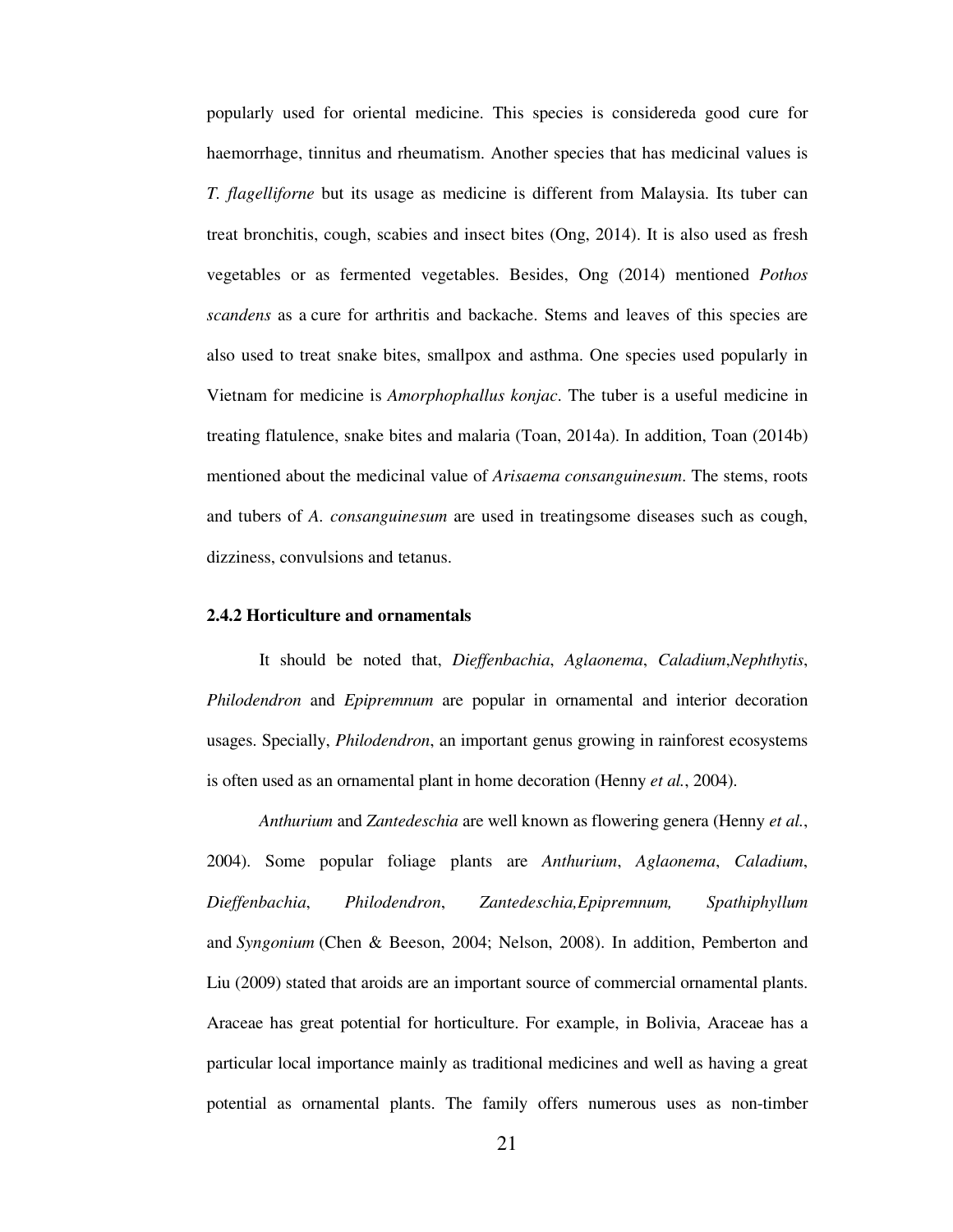ornamental plants (Acebey *et al.*, 2010). Another species of aroid, namely *Homalomena pineodora* is grown as an ornamental plant and popular throughout the world (Stanly *et al.*, 2012).

#### **2.4.3 Food**

It should be noted that an edible vegetable in many tropical and subtropical regions of the world and commonly known as "Imperial Taro" is *Colocasia antiquorum* var. *esculenta* (Kim *et al.*, 2010). Taro is characterized as an unconventional vegetable. Taro or scientific name *C. esculenta* is a tuberous plant which tuber is now the 14th most consumed food crop in the world (Nunes *et al.*, 2012). They stated that taro is planted in Brazil as a subsistence crop, but began to gain commercial importance in recent years, especially in the states of Espirito Santo, Minas Gerais and Rio de Janeiro.

According to Berlingeri and Crespo (2012), the number of crops to meet food requirements in a global perspective is relatively small (staple crops). The number of useful plants in local usage may increase as food demand grows and these becoming important underutilized crops. Local varieties and wild useful plants will become more important. For example, in addition to taro, *Xanthosoma roseum* (elephant ear or 'ape) has high food value (Vaneker, 2012). One species in the aroid group, *L. spinosa* is used as a vegetable after boiling in Vietnam (Sinh, 2012). Toan (2014a) mentioned that *Amorphophallus konjac* is often planted as food. Besides, its branches are used in cooking vinegar soup and fermented food.

#### **2.4.4 Food for non-human species**

Besides food for humans, Araceae is also used as parts of the diet for fish, turtles and large herbivores, such as manatees and buffalo, for example *Montrichardia*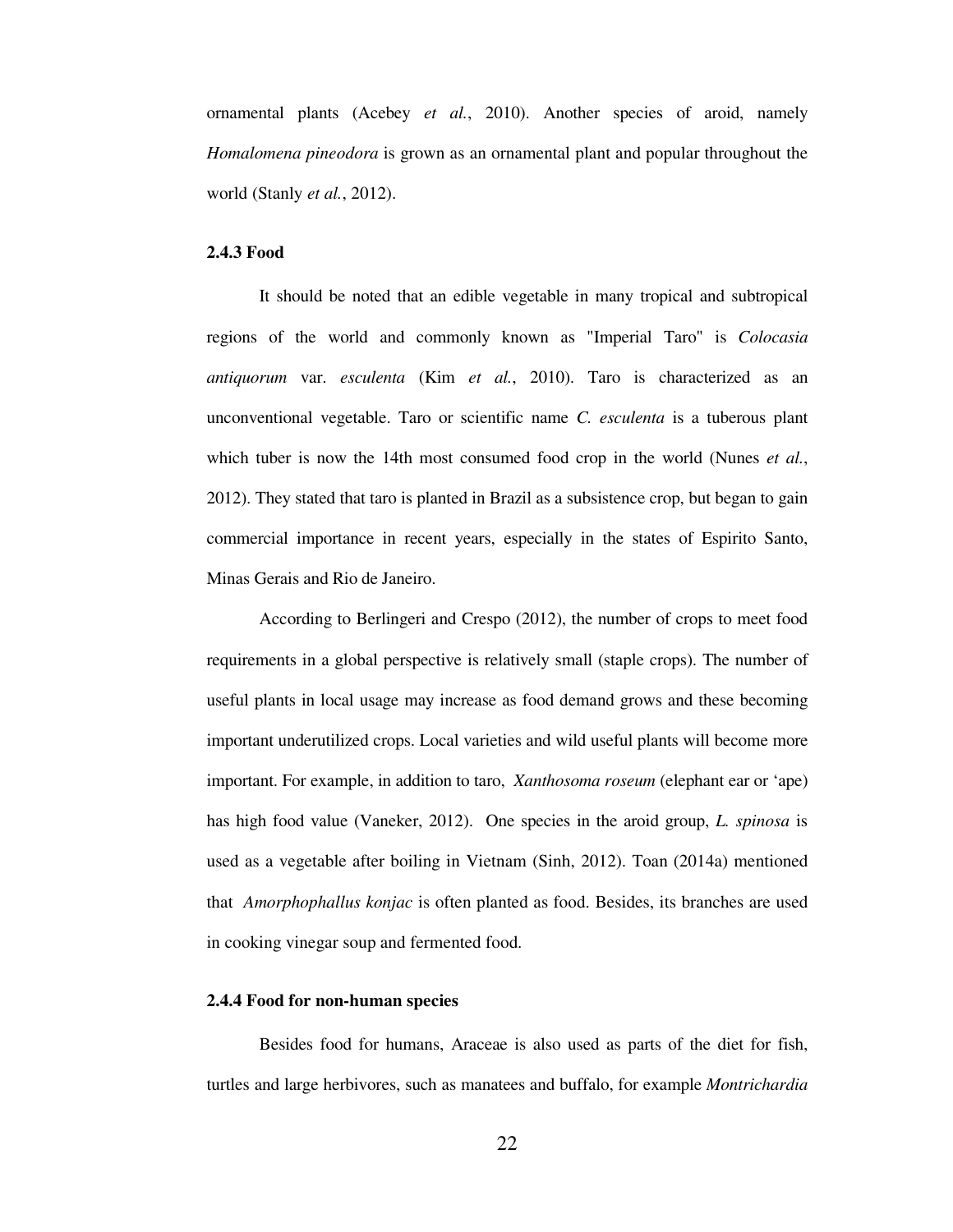*linifera* (Amarante *et al.*, 2011). About 10% of the world population use taro rhizome (*C. esculenta*) in feeding domestic animals (Zarate *et al.*, 2012). According to Toan (2014a), *Amorphophallus konjac* is often planted for feeding cattle. People take stems and leaves to feed pigs.

#### **2.5 A typical example of Araceae species with widespread distribution**

Another important example of aroid as food is the genus *Colocasia* (taro) within the subfamily Colocasiodeae and this includes *C. esculenta* and *C. antiquorum*, two common species found in agriculture (Pereira *et al.*, 2005). Extensive research on *Colocasia* has been conducted on its ecology and morphology. Because taro's leaf has large transpiring surfaces, it requires high moisture. Therefore, taro grows in very wet or flooded conditions with rainfall or irrigation from 1,500 mm to 2,000 mm. However, *Colocasia* can thrive in dry conditions with reduced growth. The average temperature for normal production is above  $21^{\circ}$ C (Onwueme, 1999).

Taro is considered a lowland plant because it cannot thrive in freezing conditions. In high altitudes, taro distribution is relatively poor. Most aroid species prefer less intensive sunlight. This particular ecological characteristic enables Araceae to grow in shade conditions as interior decoration in household or to fit into unique intercropping systems. *Colocasia* is more adaptable than other genera in adapting to different environmental conditions. Taro species can tolerate heavy soils and can withstand flooding and water logging. This is because the transportation oxygen through spongy petioles from the leaves to roots enables the roots to thrive in flooded conditions. *Colocasia* is one genus in the aroid group that can survive in high salinity. This useful characteristic is utilized in reclamation of saline soils (Krikorian, 1984). Hence, *C. esculenta* and *C. antiquorum* can be possible choices in some difficult ecological adaptation where other species might fail.